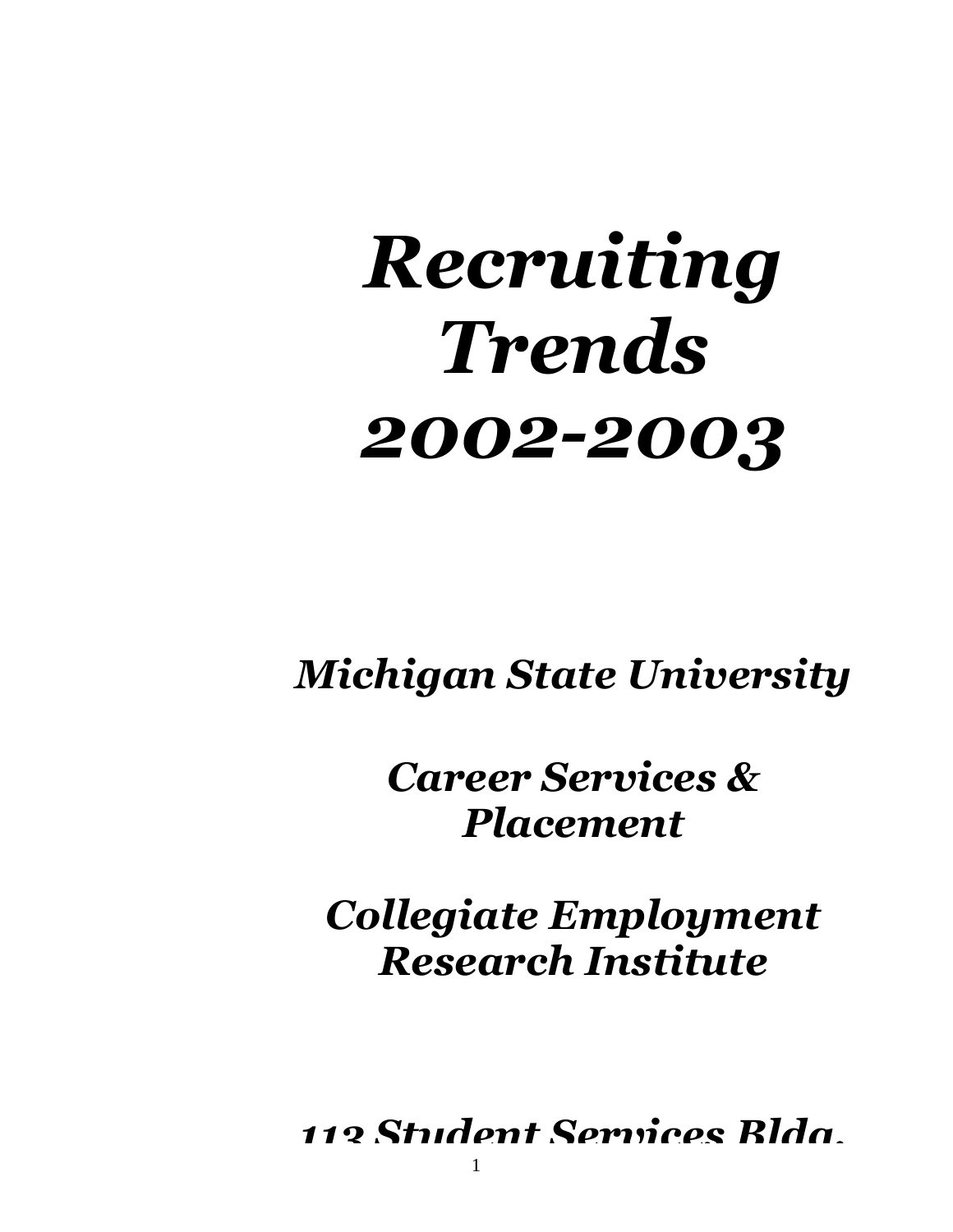# **EXECUTIVE SUMMARY**

The hemorrhaging in the labor market has been stopped! After experiencing a contraction of nearly 50% of job opportunities over the past 18 months, the economy has appeared to have bottomed out, stemming the loss of more jobs. However, the prognosis is for a long, painful recovery. As Rob Norton of Fortune described the economic outlook, its "uneven, anemic, and jobless". Uncertainty pervades the entire country – no region is escaping from the grip of the economic slowdown – concerns about global instability, terrorism, and business scandals top the list for this year's respondents. Monetary and fiscal policies will have little immediate impact as capital is scarce, credit mixed out, and consumer confidence has tanked. However, the need for critical skills is generating some hiring opportunities. For the 376 respondents to our survey, the overall labor market remains gloomy; with occasionally a glimmer of hope that conditions will improve by late spring 2003.

- Escalating health care costs have impacted hiring decisions by diverting monies away from new hiring to benefit support for current employees.
- Thirty-six percent (36%) of respondents have set firm hiring targets for 2002-2003 as opposed to 10% who will not hire anyone this year.
- While those decreasing the number of hires from the previous year exceed those increasing their hires, increasers balance the decreasers in that the overall bachelor's labor market is expected to remain unchanged from last year; master's degrees will witness a small decrease (-3%) in opportunities.
	- o Employers with definite plans to hire will improve the market by 6%.
	- o Employers whose plans are preliminary or are uncertain will reduce their hiring by 14% to 21%.
- Small employers (under 300) have very positive hiring targets for 2002-2003 increasing 4% to 14%. While firms with 301-1600 employees will increase overall hiring by 3%, they will actually reduce bachelor hiring by 4% and masters by 17%. The largest firms will continue to contract, decreasing 9%.
- $\bullet$ Economic sectors expecting to increase their hiring include construction (42%), retail (8%), transportation (except airlines) (53%), food  $\&$  lodging (22%), and health services (1%). Those expected to decrease hiring include wholesale (10%), finance (16%), professional services (14%), and government (7%).
- Engineers and computer scientists will see opportunities shrink around 6%; while business will increase 5%, construction (9%) and liberal arts bachelors (16%).
- For those respondents who reported salaries, they will provide modest increases of 2% to 3%.
- Ethics and integrity are the critical skills/competencies being catered to this year. CEO improprieties are influencing hiring decisions.
- Employers are spending their down recruiting time branding their companies; as a result they expect to visit fewer schools and to attend fewer, more selective job fairs.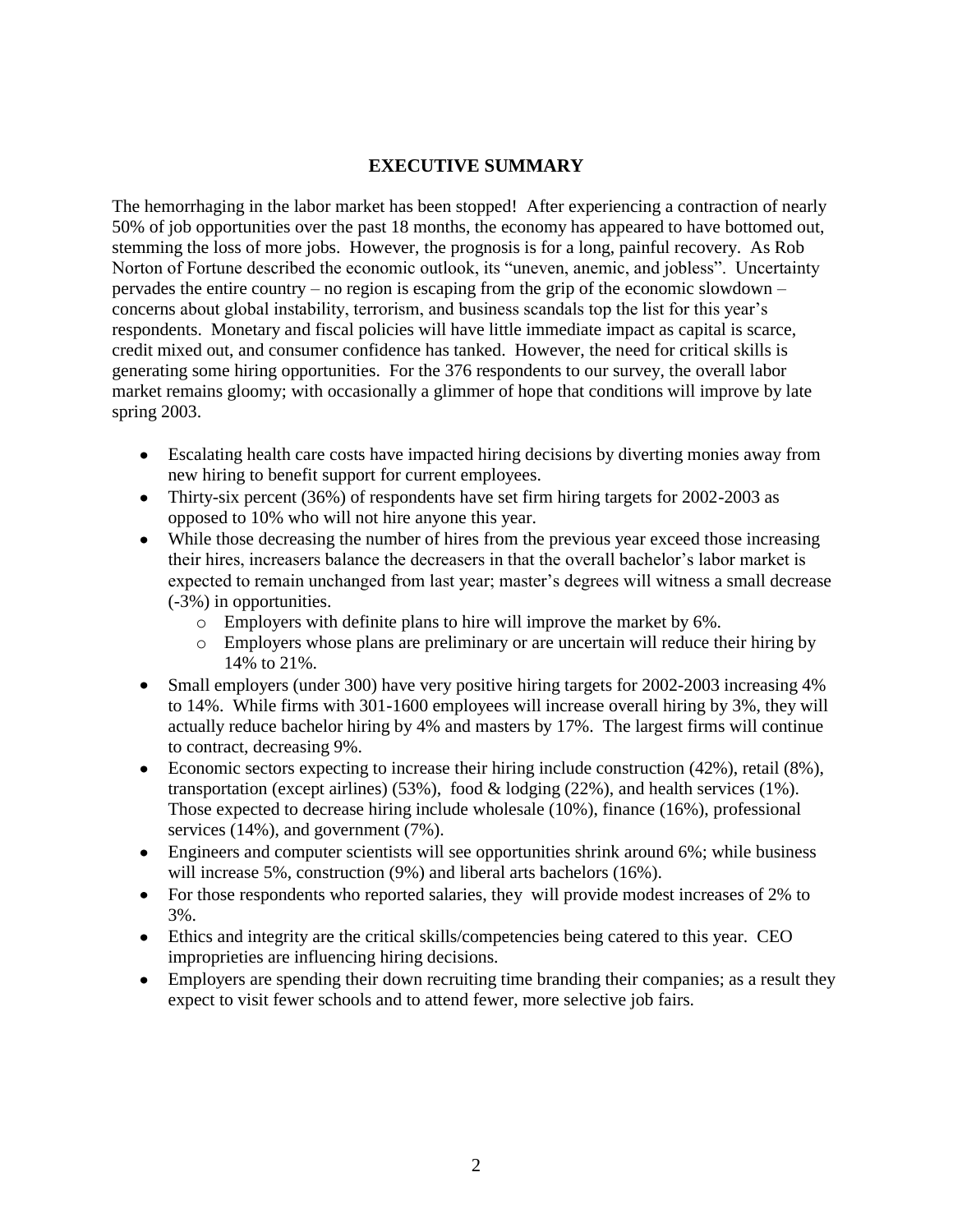# **CURRENT CLIMATE**

Nothing felt worse than presenting last year's findings. Completed shortly after 9/11, the results were just as depressing as the rest of the news. However, there were glimmers of hope – a strong construction sector and a patriotic consumer. With a strong first quarter in 2002, labor pundits predicted that labor markets would begin to recover in late spring to early summer. At the time of these announcements, the Enron situation had just been revealed but the damage was observed to be limited.

Well the first quarter of 2002 was strong, but the unraveling of Enron started a domino effect – bursting bubbles right and left. Eroding value in the stock market, CEO malfeasance caused a dramatic decline in consumer confidence that stalled the recovery. The loss of confidence combined with increased uncertainty turned the economic climate frigid.

The recession of the early 1990's brought on by structural changes had a rising confidence level that caused capital reserves and the economy to explode robustly for the wild ride of the late 1990's. This recession is clouded with uncertainty; languid in its response to stimuli; and jobless. Rob Norton of Fortune said it best, describing the recovery as uneven, anemic, and jobless.

The hemorrhaging has been stopped for the time being. Respondents do not anticipate a further contraction of employment opportunities. Those employers who have made firm commitments to hire outweigh those who expect to decrease employment. The picture is mixed with small employers supporting the labor market and construction, food and lodging, and administrative support services beginning to add labor. Again we find ourselves in a holding pattern waiting to see if the economy picks up steam in the spring. Employers indicated that the labor market should come out of hibernation in March to May. Of course the usual caveat applies: unless there is a major shock to the economy that negates any positive momentum.

# **EMPLOYER PROFILE**

This study captured the 2002-2003 hiring intentions of 376 employers who responded to a mail/web-based survey. The survey was completed by a designated individual in the human resources or college relations department of the organization. The response approached an adjusted return rate of 7%. Complete details on the research strategy and variable definitions can be found in Appendix A.

# **BASIC PROFILE**

These employers were primarily in the manufacturing and professional services sectors of the economy, according to the North American Industrial Classification (NAIC) system that they provided or were listed in *Standard and Poor's Register of Corporations, Directors and Executives*. Fifty-five percent (55%) were women representing units that ranged in size from approximately 10 employees to 380,000 employees. While 28% recruited in the Great Lakes region of the country, 18% recruited across the United States, and 6-8% throughout the rest of the country. These employers were less likely to recruit in the western states, with the exception of California. About 8% recruited internationally.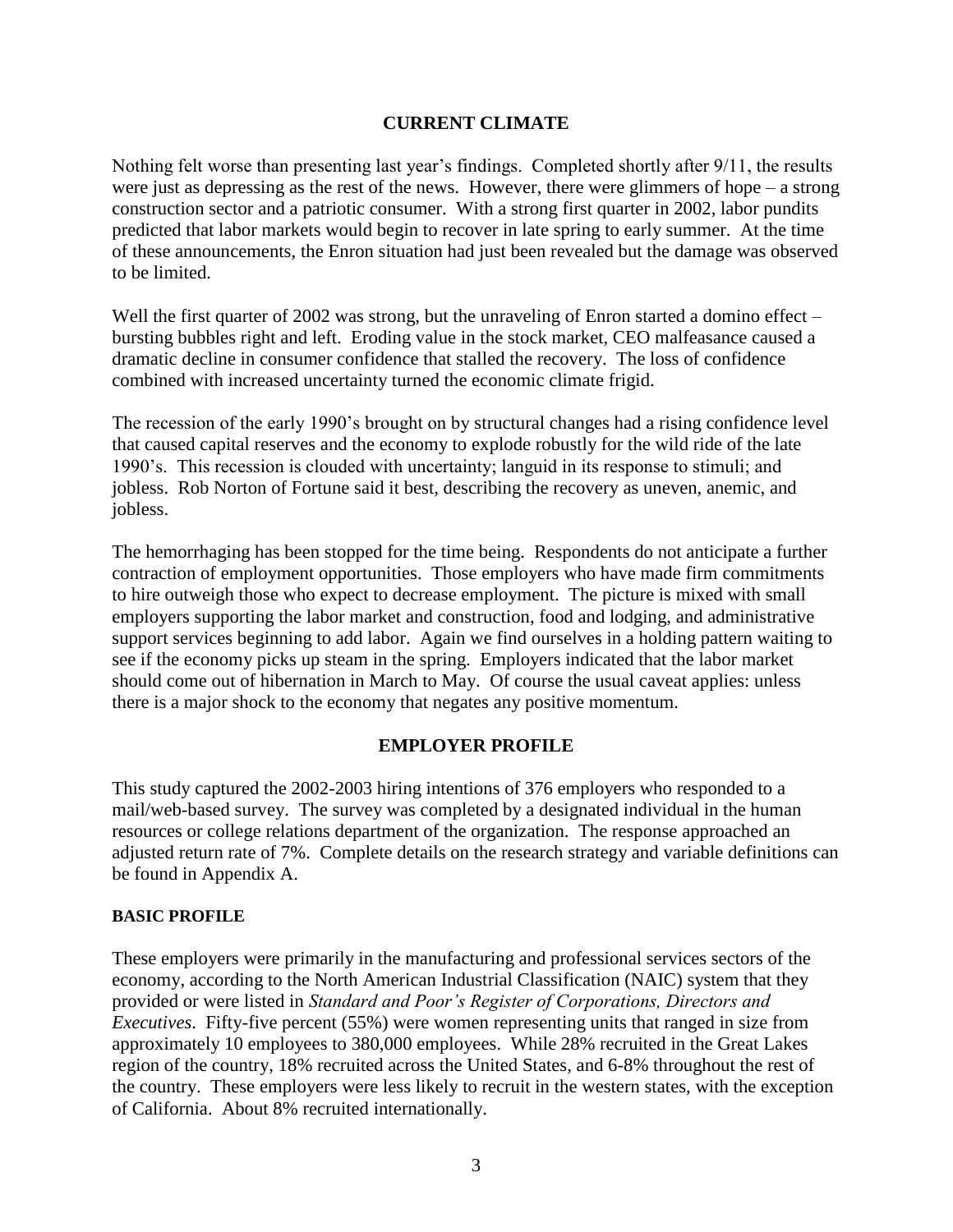A variety of recruiting strategies were utilized to find suitable candidates. Approximately 41% used on-campus recruiting, 41% attend job fairs, 33% received resumes referred to them by colleges, 39% utilized their co-op and internship programs, 43% provided web environments for direct applications, and 25% employed Internet/web job listing services. The other strategies commonly employed were advertisements in newspapers and professional journals (30%) and employee referrals.

When it came to their most effective or primary strategies, 22% placed on-campus recruiting, 17% job fairs, 13% co-op/internship programs, and 17% organizational web applications at the top. Other strategies, which made a modest showing, were newspaper ads (11%) and resume referrals (9%).

A complete profile of organizations responding to this survey can be found in Appendix B.

# **EMPLOYMENT OUTLOOK**

The economy has been in a swoon for two years. Devaluation of the stocks, increasing unemployment, and the loss of consumer confidence have contributed to the poor performance of the economy. How companies perceived the factors directing the economy will impact their short term hiring levels. This year a scaled set of items  $(1 = not likely to 5 = extremely likely)$ was used to measure the impact of 14 economic issues. Several factors emerged or failed to emerge when compared to previous years.

- Retirements: Succession planning continues to be stymied by a workforce that has delayed retiring. Certainly the deterioration in the value of retirement portfolios has changed timelines. However, another factor has emerged for potential retirees – healthcare costs. With companies limiting or even eliminating health coverage programs for retirees, many employers have elected to stay in their positions in order to obtain necessary medical benefits. As a result college graduate career paths are blocked by 55 to 62 year olds, forcing companies to adjust hiring needs.
- Consumer confidence: Consumers have kept the economy afloat since the spring of 2001. A patriotic spending splurge following 9/11 propped up the consumer side of the economy. However, the accounting problems of many companies has dashed consumer confidence. Despite a resilient housing market and give-away automobile deals, consumers are not in a position to provide the push needed to stimulate the economy.
- Skill/competency replacement: One factor still pushing the hiring of recent graduates is the need for new or sharply enhanced skill sets. Companies are seeking a different type of employee, even while current employees are laid off.
- Economic growth: The key is growth stimulation across the economy. Unfortunately,  $\bullet$ output in the manufacturing has declined for three straight months (August-September-October), which is not a good sign. Forecasters are remaining cautious about holiday spending, hoping consumers are more active than early indications. Both monetary and fiscal policy have done little to stimulate the economy. The major stumbling block appears to be the high level of uncertainty pervading the nation.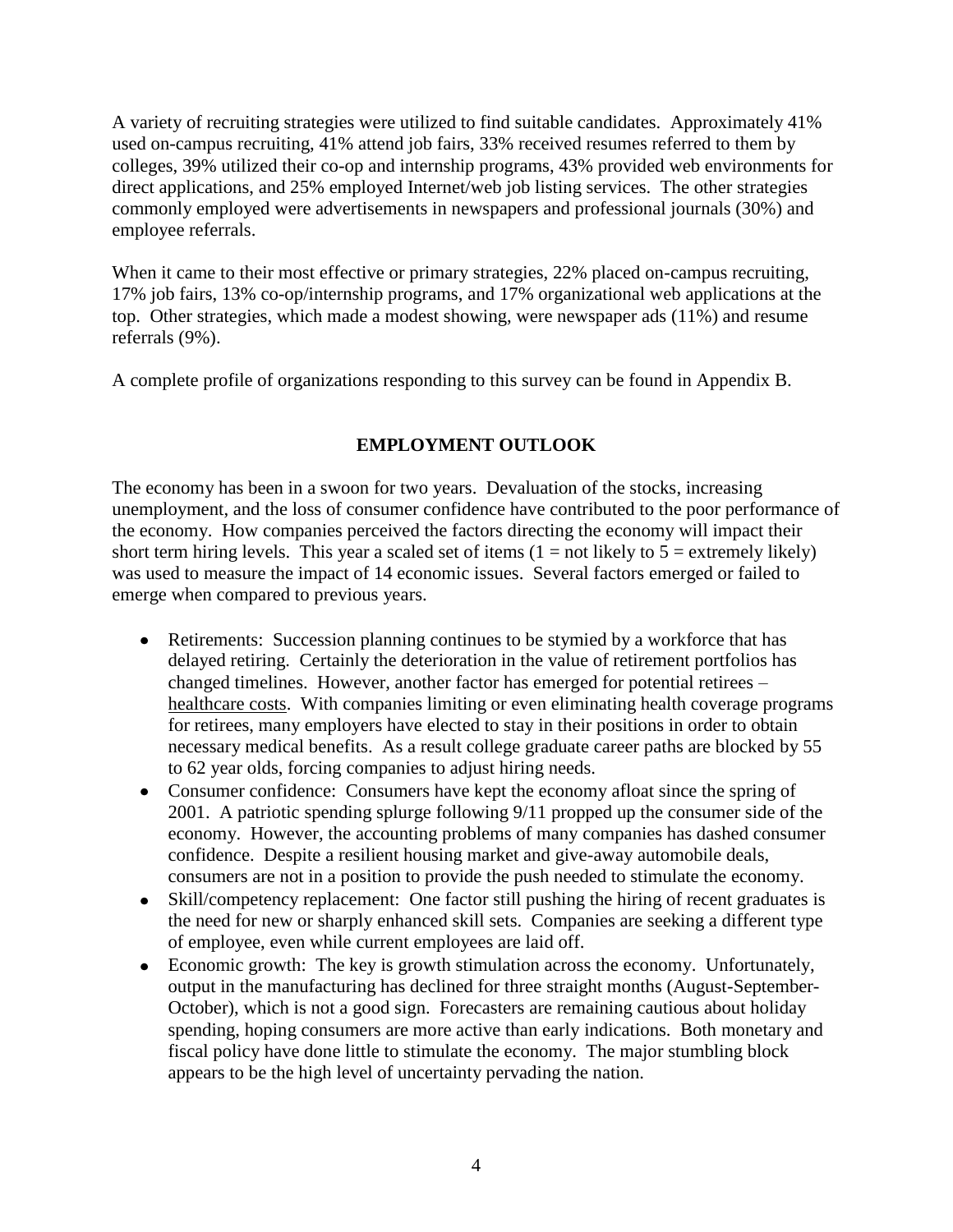| <b>Factor</b>            | % Extremely Very<br><b>Likely</b> | % Likely | % Not Somewhat<br><b>Likely</b> |
|--------------------------|-----------------------------------|----------|---------------------------------|
| National economic growth | 30                                | 33       | 37                              |
| Skill competency         |                                   |          |                                 |
| replacement              | 19                                | 28       | 53                              |
| Consumer confidence      | 18                                | 26       | 56                              |
| Gov't. spending          | 17                                | 19       | 64                              |
| Lay offs/reductions      | 15                                | 9        | 75                              |
| Retirements              | 13                                | 11       | 76                              |
| Stock market perf.       | 12                                | 22       | 66                              |
| Restructuring/mergers    | 11                                | 9        | 80                              |
| Venture capital          | 8                                 | 14       | 79                              |
| Changing consumer perf.  | 6                                 | 13       | 81                              |
| Global competition       | 5                                 | 21       | 74                              |
| Tax reductions           | 5                                 | 11       | 84                              |
| Loan repayments          |                                   | 6        | 90                              |

# **Table 1. Factors Influencing the Company's Hiring Goals**

Further comparisons by key descriptors revealed several significant differences among employers. These differences are depth to our understanding of current economic issues.

- Size. Larger employers (above 301 and larger) are more worried about retirements (F=6.46, .001) while smaller employers (less than 300) are more worried about the availability of venture capital.
- Sector. A number of differences were found according to the industrial sector. Listed beside the factors are the sectors which rated significantly higher:
	- Retirements (F=5.59, .000) government, transportation Consumer preference (F=2.41, .004) information Global competition (F=2.98, .000) information Stock market performance (F+2.18, .010) finance Economic growth (F=2.54, .002) retail, transportation, finance Consumer confidence (F=2.47, .003) construction, retail, transportation Tax reductions (F=2.44, .004) retail, government Government spending (F=6.19, .000) professional services, government
- Hiring intentions. Large employers (greater than 300) are still concerned about continued lay-offs and reductions in staff  $(F=12.439, .000)$ .
- Hiring location. Based on the scope of the companies recruiting efforts, several findings showed.
	- $\circ$  International recruiters more worried about global competition (F=4.85, .03)
	- $\circ$  US recruiters more worried about retirements (F=5.40, 02)
	- $\circ$  Mid-Atlantic recruiters more worried about skill replacement (F=3.69, .05)
	- o Great Lake state recruiters more worried about retirements (F=6.34, .012) are restructuring (F=5.79, .01)
	- o Upper Plains recruiters more worried about global competition (F=5.16, .02)
- Gender of respondent: Women rated the availability of venture capital a bigger problem than men. Important since women usually lead start-ups during recessionary times.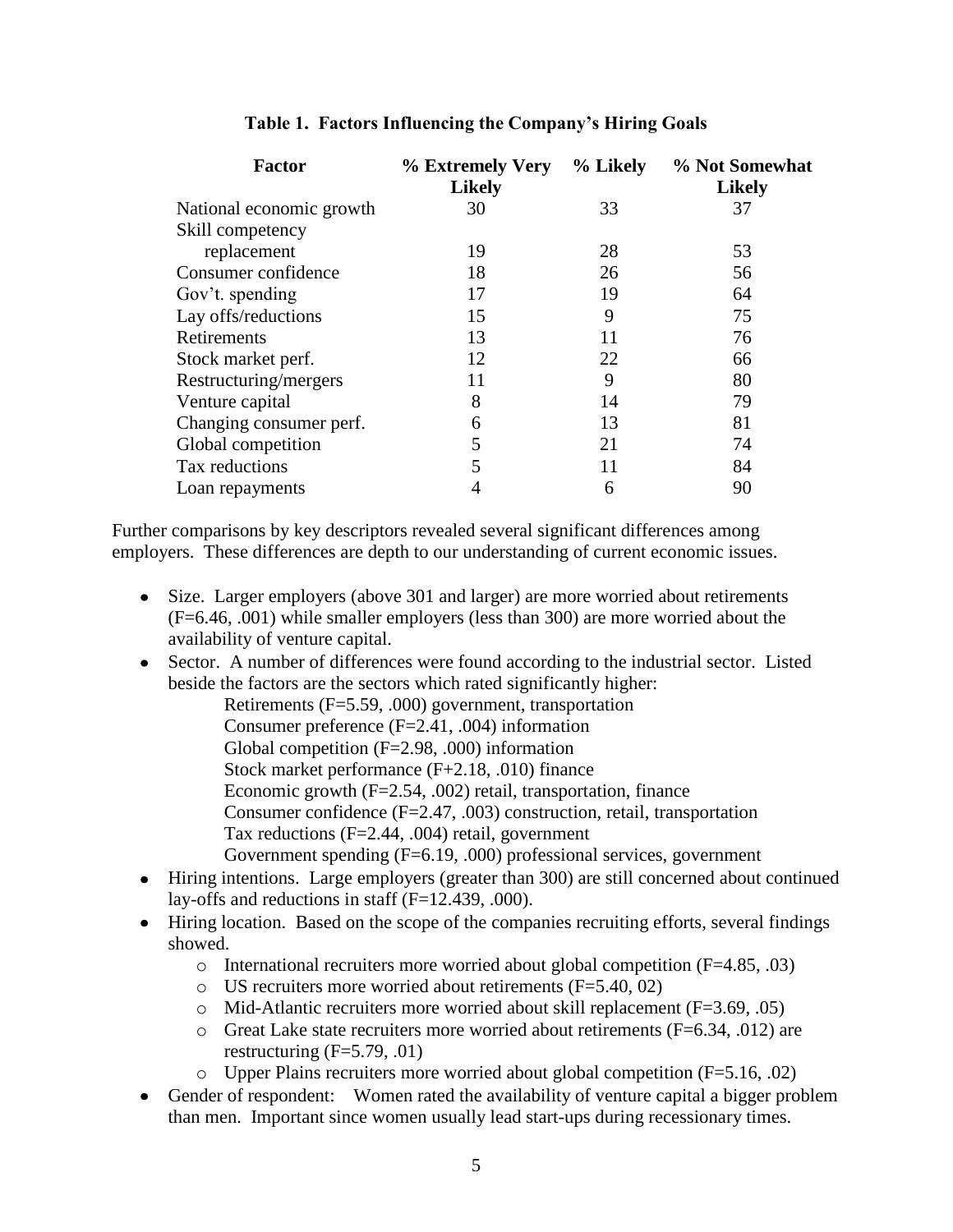Uncertainty:

Alan Webber, founding editor of Fast Company magazine, is writing in a recent article for USA Today, identified uncertainty as the key culprit in keeping the economy off-track. Uncertainty, especially a lot of it, is an economist's nightmare. According to Webber, multiple sources existed: business scandals, terrorism threats, global instability, and leadership issues. His remarks were shaped into a rating question where respondents could assign a value of "1" being not serious to "10" being extremely serious.

The averages tended toward the moderately serious range (4-5-6). However, global instability, terrorism, and business scandals produced approximately 25% very serious ratings.

| Issue                         | <b>Mean</b> | $10-9-8$ | $7 - 6 - 5$ | $4 - 3 - 2 - 1$ |
|-------------------------------|-------------|----------|-------------|-----------------|
| Global Instability-Initiative | 5.8         | 27       | 47          | 26              |
| <b>Terrorist Threats</b>      | 5.3         | 24       | 41          | 35              |
| <b>Business Scandals</b>      | 5.1         | 23       | 37          | 40              |
| Lack of Leadership Bus/Gov't  | 4.8         | 14       | 43          | 33              |
| Ambiguity-Technology          | 4.6         | 16       | 40          | 44              |
| <b>Shifting Orientation</b>   | 4.3         | 8        | 45          | 47              |
| Policy/Pol.                   |             |          |             |                 |

# **Table 2. Impact of Uncertainty on Business Decisions**

Comparisons revealed:

- Women tended to be more concerned about global instability and terrorism on economic activity.
- The information sector was more concerned about the ambiguity surrounding the next opportunities for technology (F=2.60, .002).
- Employers with definite hiring plans were less concerned about technology  $(F=3.812, F=3.812)$ .01) but were the most concerned about business scandals (F=2.49, .06).
- International recruiters were more concerned about technology  $(F=3.72, .05)$  and global instability (F=10.49, .000).
- US recruiters were also more worried about global instability  $(F=6.09, .01)$ .
- Great Lakes recruiters were the only regional employers showing heightened concern about business scandals ( $F=3.54$ , .06) and global instability ( $F=6.56$ , .01).

# **PERCEPTIONS ON THE COLLEGE LABOR MARKET**

Respondents were asked to provide their impression of the prospects for new college graduates based on their knowledge of national and industry labor markets, particularly with regards to their industry or service sector. They were asked to rate the markets from which their organization recruited as "excellent" (1) to "poor" (5). Because of a programming error some respondents did not receive all the regional variables. Based on the information available from respondents their information will be summarized only.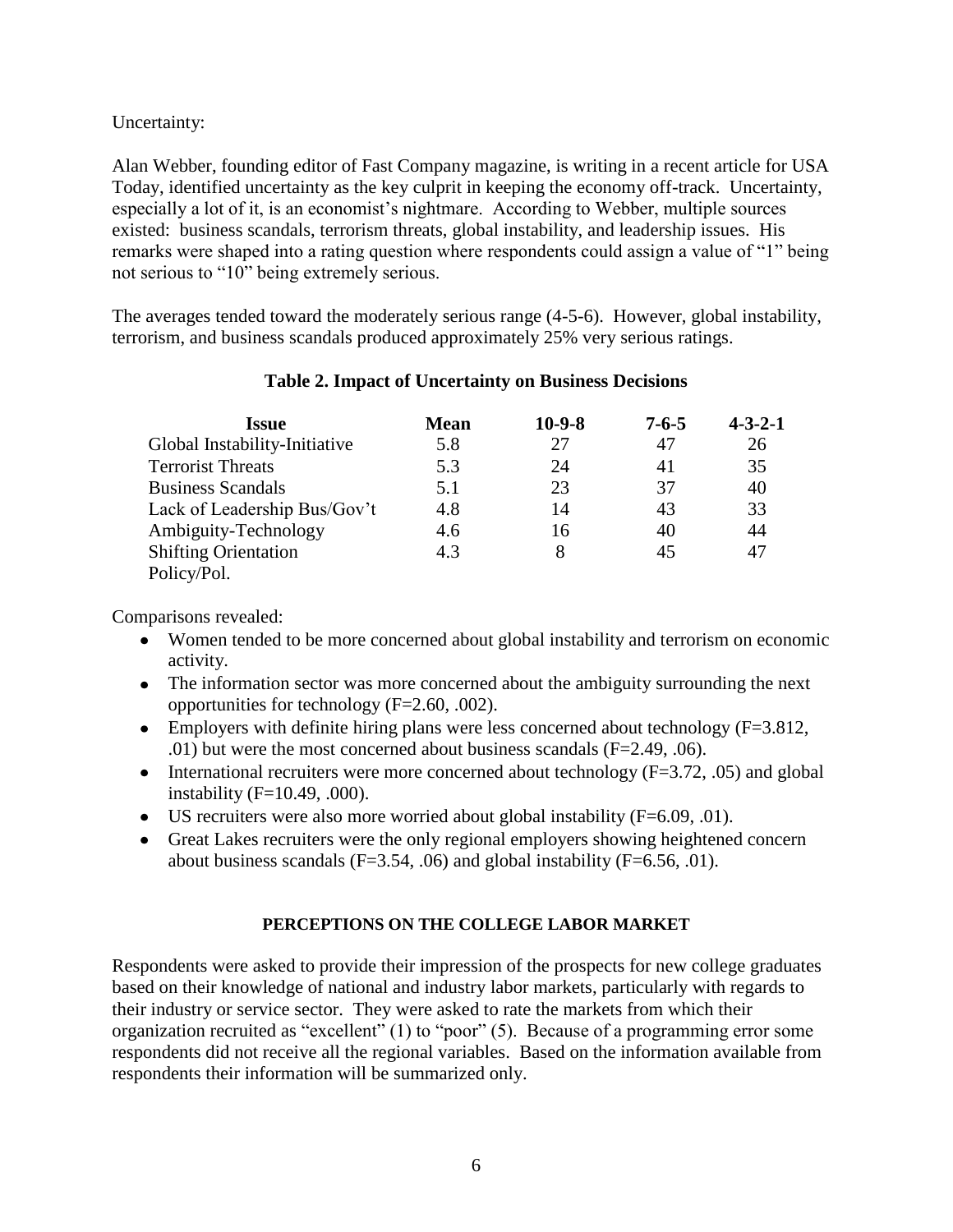## **OVERALL JOB MARKET**

In rating the overall labor market, respondents moved noticeably away from last year's ratings of "very good" to "excellent" toward being "fair" to "good".

- 81% responded to a good to fair labor market as opposed to 4% for "very good" to "excellent." The "fair" rating gained nearly 10% points over last year.
- The reported average rating was 3.83; an additional .3 point shift from last year.



- Overall industry: Job markets faired only slightly better with a 3.58 average which was slightly weaker than last year.
- Regional markets were all rated similarly between "fair" and "good." No region stood out as either in better shape or worse off than any other region. The gloomy labor market is affecting everyone.

Breaking the ratings out by economic sector shows that the national economy is viewed overall as "fair" to "poor". Utilities and business support sectors appear to be slightly more negative than the other sectors.

When reviewing their own sector, the ratings improve slightly. Clearly, health services is doing "very good". A group clusters around the "good" range, including food & lodging, business support, transportation and retail. The last sector positive outlook is timely, as a solid retail fourth quarter can get 2003 off to a good start.

| <b>National</b> | <b>Industry</b> |
|-----------------|-----------------|
| 4.13            | 3.88            |
| 3.64            | 3.50            |
| 3.88            | 3.86            |
| 3.71            | 3.29            |
| 3.83            | 2.92            |
| 3.67            | 3.00            |
| 3.95            | 3.91            |
| 3.92            | 3.67            |
| 3.91            | 3.64            |
|                 |                 |

# **Table 3. National and Industrial Labor Market Ratings by Industry**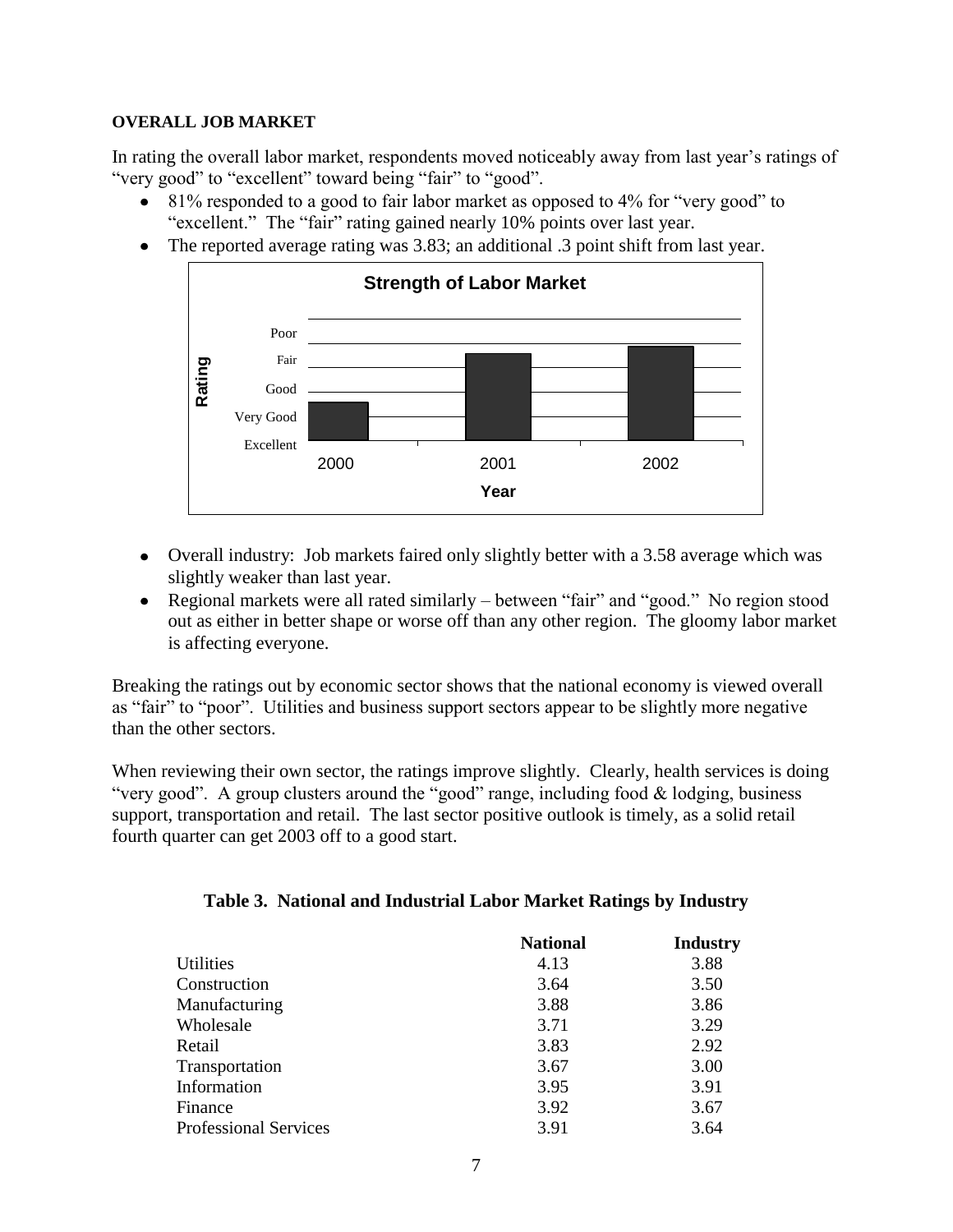|                         | <b>National</b> | <b>Industry</b> |
|-------------------------|-----------------|-----------------|
| <b>Business Support</b> | 4.11            | 3.00            |
| Health                  | 3.00            | 1.91            |
| Non Profits             | 3.50            | 3.25            |
| Food Lodging            | 4.00            | 3.00            |
| Government              | 3.60            | 3.38            |

#### **HIRING INTENTIONS**

Realizing that employers may not have formulated their hiring goals because of economic conditions or they have only set preliminary goals that could change during the year, a question was inserted in this year's survey that addressed their hiring strategy at the time the survey was completed. About 10% indicated they would not hire this year while 36% have set firm hiring goals for the year. This last figure is nearly 25 percentage points higher than last year; indicating that the loss of jobs may have ceased or at least been slowed. Still nearly a third are uncertain about their hiring plans and may not know until second quarter 2003.

10% will not hire any college graduates this year 31% organization's intentions are uncertain at this time 23% hiring targets are preliminary at this time 36% firm hiring targets set for this year

Hiring intentions are based on a comparison of the number hired last year to the expected number of college hires to be made during the 2002-2003 academic year. In 2001-2002, 305 employers who provided data to this survey hired 10,800 college students at all degree levels. During 2002-2003, those who provided data (305) expect to hire approximately 10,641 college students. Approximately 71 respondents did not reveal their hiring intentions for this year.

Comparison 1. The first step was to compare the difference between hiring targets for 2001- 2002 and 2002-2003. For all graduates, 45% employers were reducing the number of graduates hired; 17% were hiring at the same level; and 38% were hiring more students (Table 4).

### **Table 4. Percentage of Employers Decreasing, Increasing, and Hiring at the Same Level Compared to Last Year (%)**

|                   | <b>All Graduates</b> | <b>Associates</b> | <b>Bachelors</b> | <b>Masters</b> | PhD/Prof. |
|-------------------|----------------------|-------------------|------------------|----------------|-----------|
| Decreasing Hiring | 45                   | 40                |                  |                | 43        |
| Hiring same level |                      |                   | 20               |                |           |
| Increasing Hiring | 38                   | 28                |                  | 29             |           |

When examined by degree level, 55% of employers hiring associate and 57% of employers hiring bachelor graduates will be hiring at or above last year's level. For master's graduates, hiring looks more promising than last year with 57% hiring at the same level or higher. At the Ph.D. level, slightly more than half of the employers will be hiring at the same or higher levels than last year.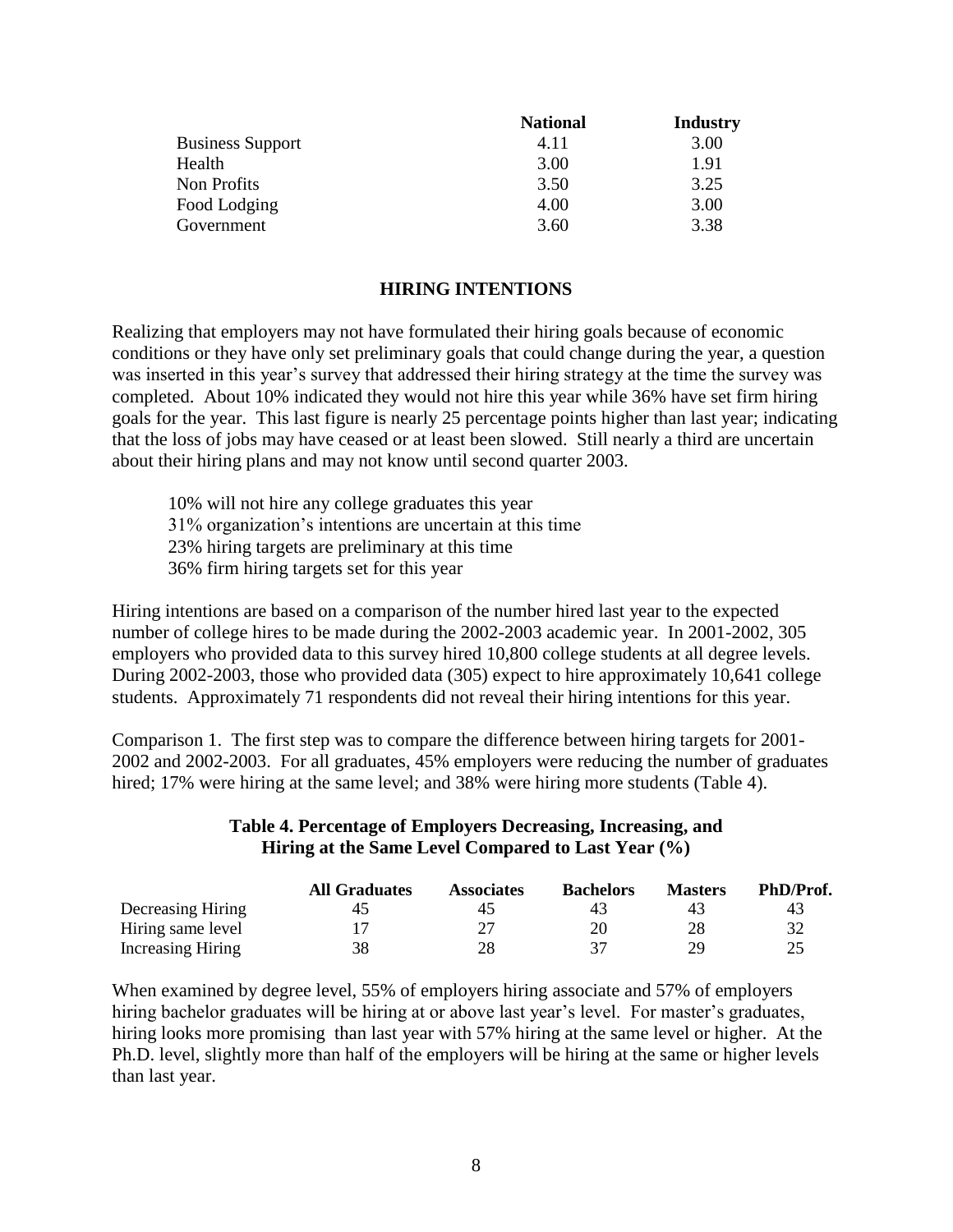Comparison 2. Employers who were uncertain about their hiring goals provided some information on their hiring in 2001-02 but were not able to state this year's quota. In aggregating across all respondents, the uncertain numbers tends to skew the averages for 2001-02. To account for this fact statistically, six tables on hiring intentions have been prepared.

- All responses included in Table 5.
- Only those expecting to hire in 2002-03 in Table 6.
- Those with preliminary plans or are uncertain in Tables 7 and 8.
- Respondents who responded to the 2001-02 survey in Table 9.
- New participants for this year in Table 10.

The information in Table 5 reveals:

- Overall hiring will be down 1% from last year; this figure is not statistically different from zero – or no change from the level hired last year.
- The bachelor's labor market has stabilized with employers hiring at the same level as last year.
- For master's graduates the market continues to shrink, declining 3%; however, PhD and professional degrees (MD's) should experience an improvement.
- Only the associate's degree graduates experience a sharp decline due to the continued slowdown in the manufacturing, which dampens the demand for technical graduates.

# **Table 5. Hiring Changes Between 2002 and 2003 All Responses**

|                      |     |                      |     | Average               |                |  |
|----------------------|-----|----------------------|-----|-----------------------|----------------|--|
|                      |     | 2001-02              |     | <b>Expected Hires</b> | <b>Percent</b> |  |
| <b>All Responses</b> | n   | <b>Average Hired</b> |     | 2002-03               | <b>Change</b>  |  |
| All graduates        | 304 | 35.3                 | 305 | 34.8                  | -1             |  |
| Associates           | 69  | 10.9                 | 69  | 9.5                   | $-13$          |  |
| <b>Bachelors</b>     | 289 | 28.9                 | 290 | 28.8                  | NC             |  |
| <b>Masters</b>       | 130 | 9.8                  | 130 | 9.5                   | $-3$           |  |
| PhD/Prof.            | 44  | 9.5                  | 44  | 9.9                   | $+4$           |  |

The information in Table 6 shows that employers with definite hiring plans are increasing their hires overall and for bachelors' graduates: 6% and 7% respectively. Based on the average comparison all responses are definitely expecting to hire, those hiring are intending to add nearly twice the overall number. The only degree level that will not see an increase is at the associate's level.

# **Table 6. Hiring Changes Between 2002 and 2003 for Only Those Definitely Expecting to Hire in 2003 Academic Year**

|                      |             | 2001-02              |             | Average<br><b>Expected</b> | <b>Percent</b><br><b>Change</b> |
|----------------------|-------------|----------------------|-------------|----------------------------|---------------------------------|
| <b>All Responses</b> | $\mathbf n$ | <b>Average Hired</b> | $\mathbf n$ | <b>Hires</b><br>2002-03    |                                 |
| All graduates        | 121         | 61.9                 | 121         | 65.5                       | $+6$                            |
| Associates           | 19          | 22.4                 | 19          | 17.1                       | $-24$                           |
| <b>Bachelors</b>     | 116         | 50.6                 | 116         | 54.0                       | $+7$                            |
| <b>Masters</b>       | 53          | 17.8                 | 53          | 17.7                       | NC                              |
| PhD/Prof.            | 17          | 7.6                  | 17          | 7.5                        | NC                              |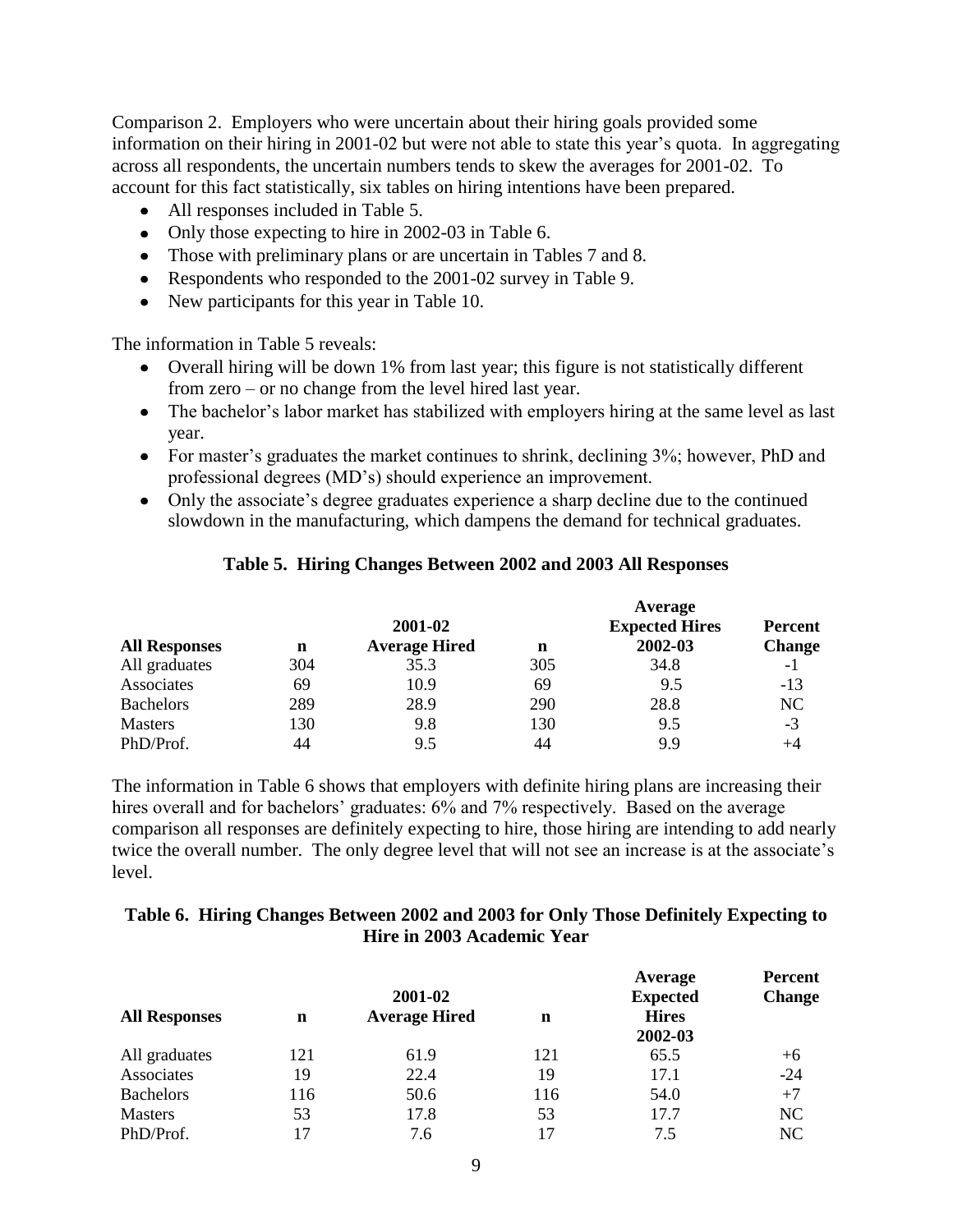Tables 7 and 8 show that those who have preliminary plans or are uncertain will be hiring fewer graduates: 22.5 for preliminary and 10.2 for uncertain. If they follow through with hiring plans, they plan to contract opportunities by 14% to 21%. Fortunately, they are manipulating smaller numbers so that the overall impact will not be as great.

#### **Table 7. Hiring Changes Between 2002 and 2003 for Those with Preliminary Plans for 2003**

**Average** 

|                      |                           | 2001-02 |    | Average<br><b>Expected Hires</b> | <b>Percent</b> |  |
|----------------------|---------------------------|---------|----|----------------------------------|----------------|--|
| <b>All Responses</b> | <b>Average Hired</b><br>n |         | n  | 2002-03                          | <b>Change</b>  |  |
| All graduates        | 81                        | 26.2    | 81 | 22.5                             | $-14$          |  |
| Associates           | 26                        | 5.3     | 26 | 5.7                              | $+7$           |  |
| <b>Bachelors</b>     | 78                        | 22.7    | 78 | 19.3                             | $-15$          |  |
| <b>Masters</b>       | 38                        | 4.5     | 38 | 3.6                              | $-20$          |  |
| PhD/Prof.            | 14                        | 2.3     |    | 1.8                              | $-21$          |  |

# **Table 8. Hiring Changes Between 2002 and 2003 for Those Who Are Uncertain About Hiring for 2003**

|                      |    |                      |    | Average               |                |
|----------------------|----|----------------------|----|-----------------------|----------------|
|                      |    | 2001-02              |    | <b>Expected Hires</b> | <b>Percent</b> |
| <b>All Responses</b> | n  | <b>Average Hired</b> | n  | 2002-03               | <b>Change</b>  |
| All graduates        | 87 | 13.0                 | 87 | 10.2                  | $-21$          |
| Associates           | 21 | 8.8                  | 21 | 8.6                   | $-2$           |
| <b>Bachelors</b>     | 81 | 8.9                  | 81 | 6.6                   | $-37$          |
| <b>Masters</b>       | 39 | 4.1                  | 39 | 4.0                   | $-2$           |
| PhD/Prof.            |    | 5.8                  |    | 5.5                   | -5             |

Growth in employment opportunities is coming from respondents who did not participate in last year's survey. This group shows an overall increase of 4%; this figure is strongly influenced by the large number being hired at the bachelor's level, which is increasing by 5%. For those who participated last year (96 reported figures), belt tightening continues with declines of approximately 14%; the losses will be particularly felt at the associate and bachelor levels. In both groups the master's level opportunities will shrink by 3%.

#### **Table 9. Hiring Changes for Those Who Responded in 2001-2002**

|                      |    |                                   |    | Average                          |                                 |
|----------------------|----|-----------------------------------|----|----------------------------------|---------------------------------|
| <b>All Responses</b> | n  | 2001-2002<br><b>Average Hired</b> | N  | <b>Expected Hires</b><br>2002-03 | <b>Percent</b><br><b>Change</b> |
| All graduates        | 96 | 32.8                              | 96 | 28.1                             | -14                             |
| Associates           | 20 | 17.3                              | 20 | 14.5                             | $-16$                           |
| <b>Bachelors</b>     | 90 | 27.6                              | 91 | 24.2                             | $-12$                           |
| <b>Masters</b>       | 38 | 6.2                               | 38 | 6.0                              | $-3$                            |
| PhD/Prof.            | 16 | 5.8                               | 16 | 5.1                              | $-12$                           |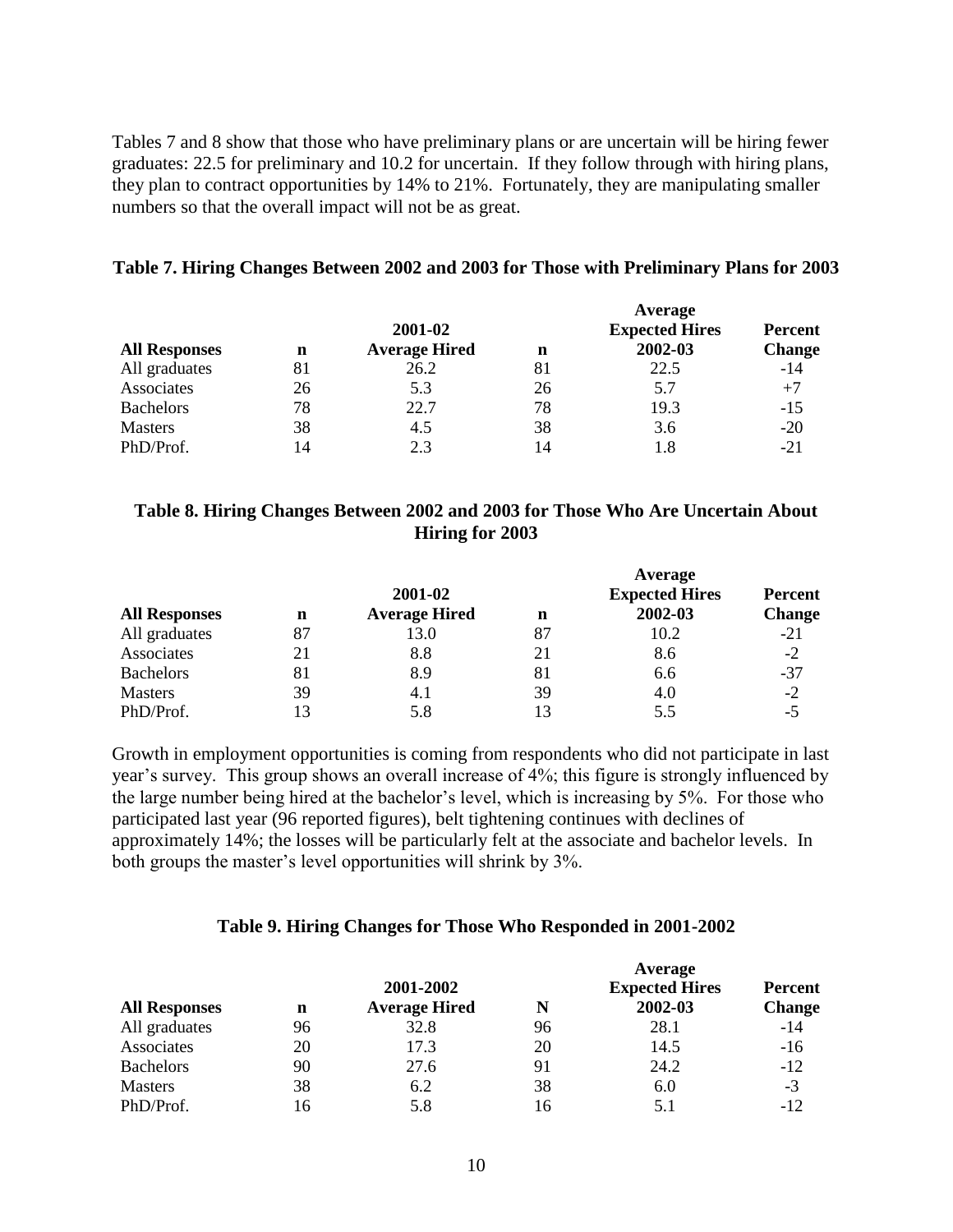|                      |     |                      |     | <b>Average Expected</b> |                |
|----------------------|-----|----------------------|-----|-------------------------|----------------|
|                      |     | 2001-02              |     | <b>Hires</b>            | <b>Percent</b> |
| <b>All Responses</b> | n   | <b>Average Hired</b> |     | 2002-03                 | <b>Change</b>  |
| All graduates        | 209 | 36.6                 | 209 | 38.0                    | $+4$           |
| Associates           | 49  | 8.3                  | 49  | 7.5                     | $-10$          |
| <b>Bachelors</b>     | 200 | 29.6                 | 201 | 31.0                    | $+5$           |
| <b>Masters</b>       | 93  | 11.2                 | 93  | 10.8                    | $-3$           |
| PhD/Prof.            | 28  | 5.1                  | 28  | 5.1                     | NC             |

# **Table 10. Hiring Changes for Those Who Did Not Participate Last Year**

# **SIZE OF HIRING UNIT**

Examination of hiring by company size revealed that small employers were stabilizing the labor market.

- Small companies (under 300) reported that they will increase the number of hires at the bachelor's level by 12% to 17% while larger companies will be reducing jobs by 5%.
- Master's hiring, with the exception of the smallest firms, is down across all categories.

#### **Table 11. Change in Hiring Expectations Between 2001-02 and 2002-03 Based on Size of Organizational Unit Respondent Recruiting For (%)**

|                  | $<$ 60 | 61-300 | 301-1600 | >1601 |
|------------------|--------|--------|----------|-------|
| All Graduates    | +4     | $+14$  | $+3$     | -9    |
| Associates       | $-32$  | $+9$   | $+1$     | $-23$ |
| <b>Bachelors</b> | $+12$  | $+17$  | -4       | $-5$  |
| <b>Masters</b>   | $+25$  | $-5$   | $-17$    | $-3$  |
| PhD/Professional | +4     | $-40$  | $+7$     | -9    |

#### **INDUSTRIAL SECTOR**

- Construction, transportation (not airlines), retail and food and lodging sectors show positive hiring patterns for the year, especially at the bachelor's level.
- Health, information and manufacturing will only change modestly from last. The 3% decline in the manufacturing sector is a dramatic improvement from the 50% decline experience last year.
- Professional services will experience a  $14\%$  decline ( $12\%$  at the bachelor's level). This sector has contracted by more than 50% over the past two years.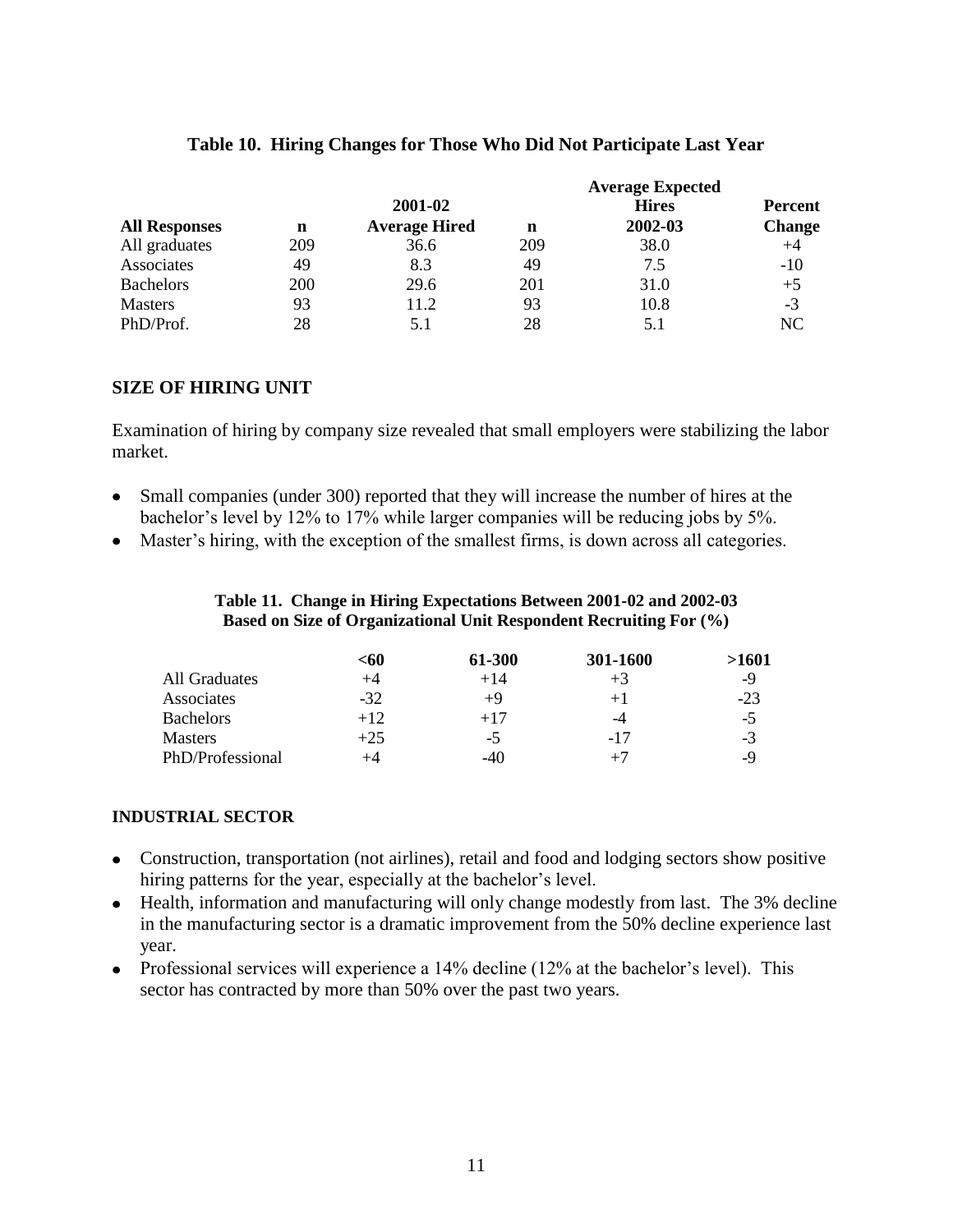|                        | $\mathbf n$ | All       | Associates | <b>Bachelors</b> | <b>Masters</b> | PhD/                     |
|------------------------|-------------|-----------|------------|------------------|----------------|--------------------------|
|                        |             | Graduates |            |                  |                | Professional             |
| <b>Utilities</b>       | 9           | $+79$     | NC         | $+100$           | NC             |                          |
| Construction           | 13          | $+42$     | NC         | $+43$            | NC             |                          |
| Manufacturing          | 114         | $-3$      | $-2$       | - 1              | $+10$          | $+23$                    |
| Wholesale              | 7           | $-10$     | $-17$      | $-10$            | $-11$          |                          |
| Retail                 | 10          | $+8$      |            | $+8$             | $-14$          | $\overline{\phantom{a}}$ |
| Transportation         | 3           | $+53$     |            | $+61$            | $+47$          | $-100$                   |
| Information            | 23          | $+2$      | $+2$       | $+3$             | $-$            | $-33$                    |
| Finance                | 22          | $-16$     | $-17$      | $-14$            | $-51$          | $-100$                   |
| Prof. Services         | 75          | $-14$     | $-21$      | $-12$            | $-12$          | $-13$                    |
| Lodging & Food Serv.   | 20          | $+22$     | - 8        | $+24$            | $+ 17$         |                          |
| Government             | 16          | $-7$      | - 8        | $-8$             | $+19$          | $+3$                     |
| Admin Support          | 9           | $+75$     | $+50$      | $+30$            | $+100$         | $\overline{\phantom{a}}$ |
| Non Profit             | 6           | $-33$     | $-60$      | $-26$            | $-100$         |                          |
| <b>Health Services</b> | 10          | $+1$      | $+128$     | NC               | $\sim$         |                          |

#### **Table 12. Change in Hiring Expectations Between 2001-02 and 2002-03 Based on Economic Sector (% change)**

# **ACADEMIC MAJOR**

- Business majors will experience a turnaround this year (up 5%), while engineers and computer science majors will continue to experience contractions of around 7%.
- Liberal arts and science opportunities will increase as the companies seeking them plan to expand hiring.
- Construction majors (BS) will continue to see job opportunities.

### **Table 13. Change in Hiring Expectations Between 2001-02 and 2002-03 Based on Academic Majors (%)**

|                  | Bus.  | Eng.  | Comp.<br>Sci. | <b>Liberal</b><br>Arts | Comm. | Ag./<br>Const. | <b>Sciences</b>          | <b>Allied</b><br><b>Health</b> |
|------------------|-------|-------|---------------|------------------------|-------|----------------|--------------------------|--------------------------------|
| All Graduates    | $+5$  | -9    | -11           | -5                     | -5    | -44            | $+12$                    | $-2$                           |
| Associates       | $-10$ | -31   | $-14$         | -8                     | $+7$  | $-71$          | $\overline{\phantom{0}}$ | $+14$                          |
| <b>Bachelors</b> | $+6$  | $-7$  | -6            | $+16$                  | -3    | $+9$           | $+12$                    | $-3$                           |
| <b>Masters</b>   | $+6$  | $-13$ | -17           | $-32$                  | -61   | -84            | $\overline{\phantom{a}}$ | $+71$                          |
| PhD/Profess.     | $-10$ | -11   | $-30$         | NC.                    | -83   | -              | $\overline{\phantom{a}}$ | $+13$                          |

# **A FINAL LOOK AT HIRING – WHEN WILL IT OCCUR!**

Norton is right! The economy is moving unevenly, growing anemically, and producing few jobs. Our information revealed that the dramatic cuts in job opportunities experienced over the past 18 months has stabilized. Employers are attempting to hold steady as they wait for the economy to improve. Several sectors will move ahead and hire; others will continue to contract. Some majors will enjoy more opportunities than last year – the challenge will be to connect with the employers who have jobs. Other majors will have to work harder to secure a job.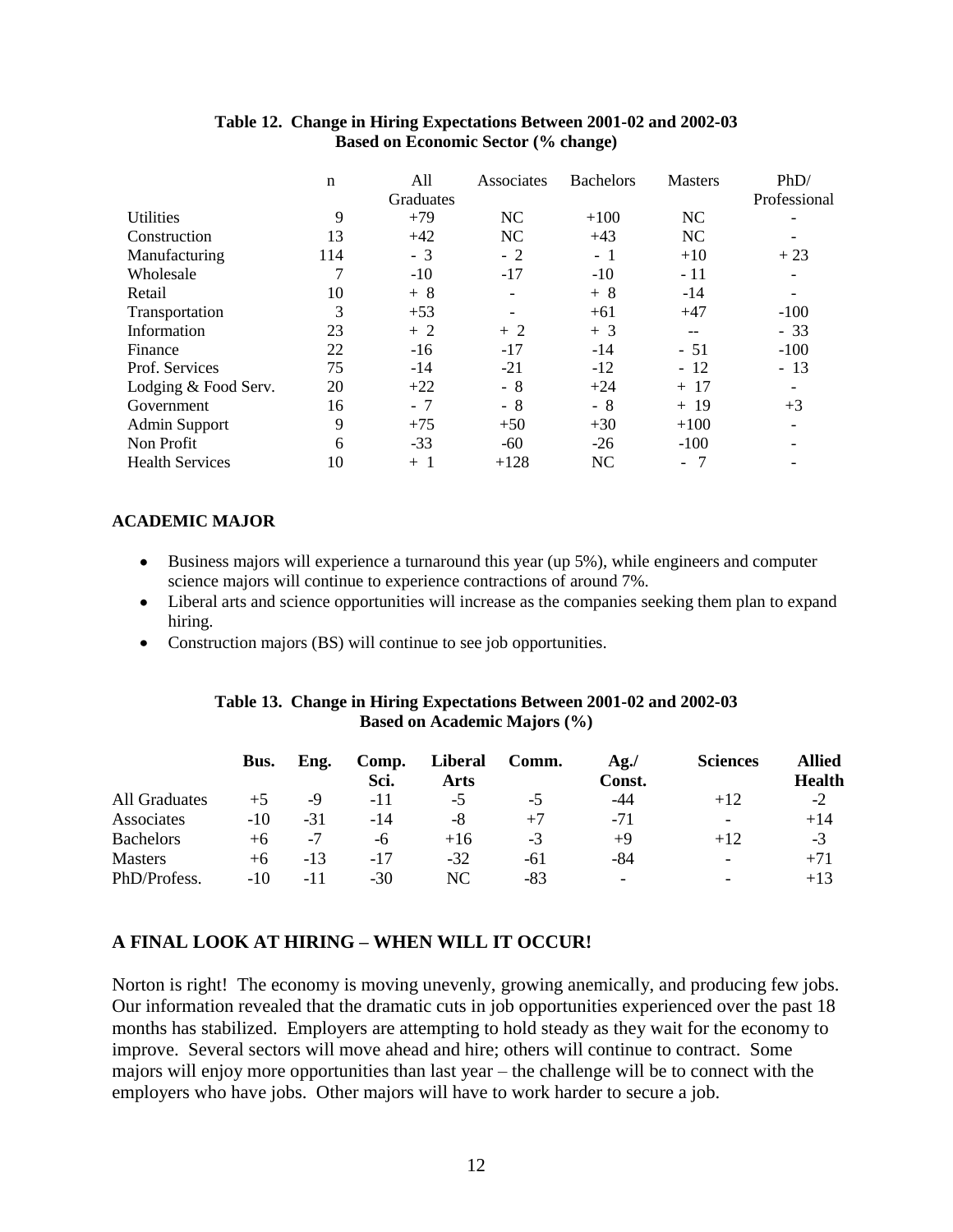Just when do employers expect the economy to heat up enough to begin hiring. To determine when in the business cycle companies expect to hire, a question solicited the indication as to possible economic quarters over the next year. The hope is to see the economy turnaround early next year, with hiring improving by spring. Yet, there is always a caveat --- unless an event puts the breaks on the economy.

| <b>Business Quarter</b> | % expecting to hire |
|-------------------------|---------------------|
| Third quarter 2002      |                     |
| Fourth quarter 2002     | 15                  |
| First quarter 2003      | 40                  |
| Second quarter 2003     | 59                  |
| Third quarter 2003      | 38                  |
| Fourth quarter 2003     |                     |

Those companies with firm hiring goals expect to begin hiring during the fourth quarter 2002 through spring; those with preliminary targets expect to hire during the first and second quarters of 2003; and those who are uncertain clearly do not intend to hire until second quarter (73%) and into third quarter 2003.

Retail and professional services expected to begin hiring during the fourth quarter, this may or may not materialize; finance and insurance companies indicated that they would begin hiring during the first of the year; manufacturing, along with the other economic sectors, reported the majority of their hiring would begin in the second quarter; and, finally, the information services sector expect hiring to begin in the second quarter but carry strongly through the third quarter.

Economic Recovery and Hiring: A word of caution in terms of anticipating when hiring might begin. Once the economy begins to recover and the indicators signal upward movement, hiring will not begin immediately. First, companies will need to begin utilizing more of their capacity with their current workforce before new hires are brought into the company. Further complicating the picture is the backlog of labor waiting to find a position. Many members of the class of 2001 and 2002 are still (will be) seeking a position, or trying to improve their situation; combine them with a large pool of educated workers who have been laid off over the past several months. The class of 2003 will enter this mix and will find the market congested. It is going to take time for the labor market to accommodate all those seeking employment.

Retirements: While retirements for many workers has been delayed, demographics still favor recent college graduates and this year's class. This year's recession is simply a bump (unfortunate for those who hit the bump) in the road for a labor market that will encounter strain as it attempts to supply new employees for those leaving.

Knowledge Gap. During the restructuring experienced during and after the early 1990's recession, companies eliminated entire segments of their workforce and did not hire replacement. Several years later they experienced major and frustrating knowledge gaps within the organization. To avoid this problem, companies will be hiring some new staff so that key positions will be filled with institutionally savvy individuals when the economy heats up again.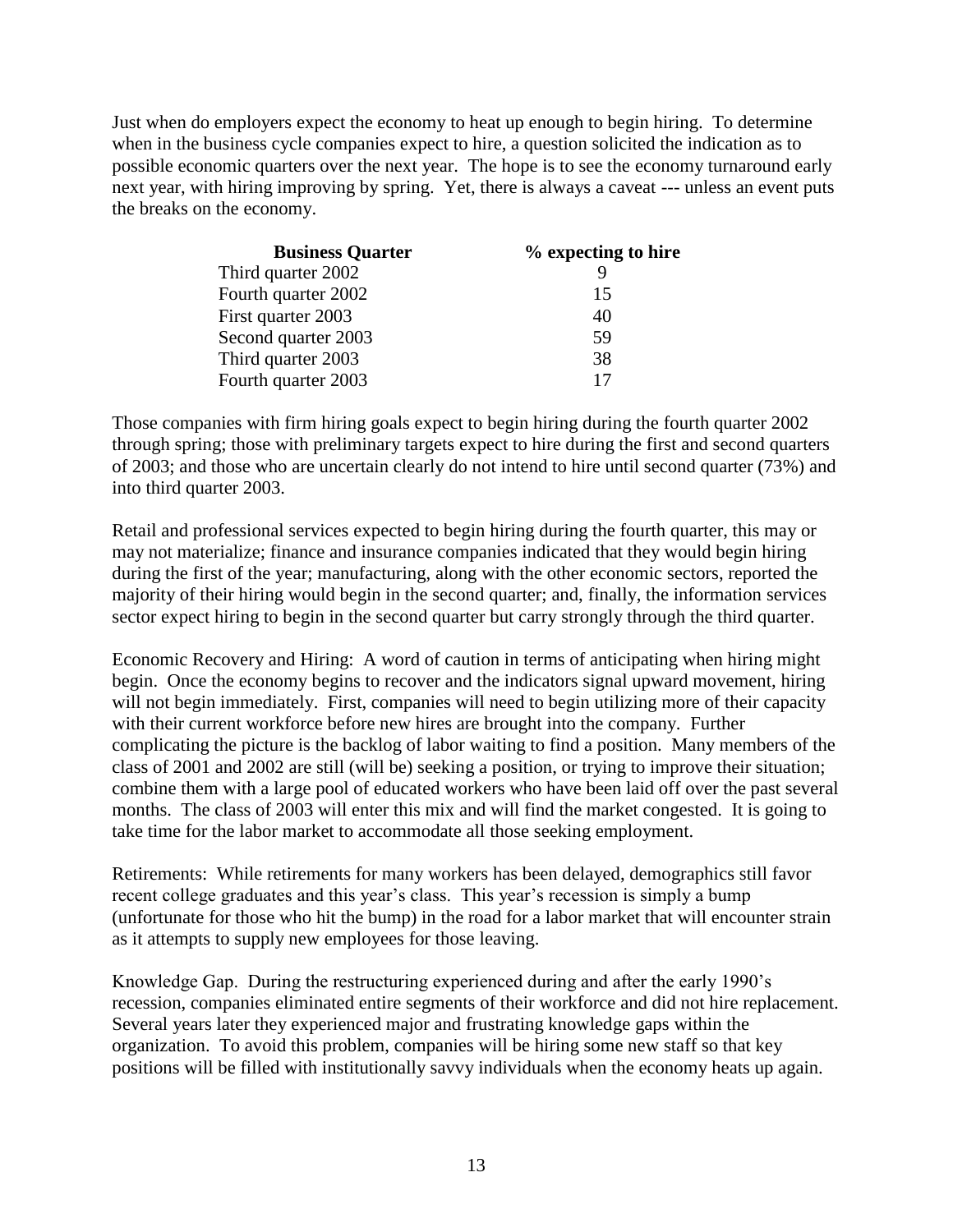Words of advice: Company representatives last year provided helpful advice to seniors that is worth repeating.

- Research. Take time to research the companies with whom the student would like to work. Researching smaller companies may be more difficult. Companies are placing a premium on "organizational fit" – particularly when they can be more select in the hiring process. By identifying companies that offer the entry-level experiences and environment a student desires can help focus the search.
- Experiences. Continue to gain life experiences through internships, volunteering, and related activities. Even if a student cannot immediately connect to a job at graduation, these activities provide valuable connections toward a position when the market opens up. In other words, do not drop out.
- Personal reflection. Graduates need to take time on what they really want to do; find their interests and passions. Set goals around these passions.
- Attitude. The labor market may change quickly; yet will remain very competitive. Graduating seniors need to have an open-mind on the opportunities in the labor market; be flexible when it comes to considering offers; and above all patient.
- Strategy. First set realistic expectations (particularly with regards to salary) and be prepared for the job search (start early, prepare for interviews, and know how one stands out from others).

# **SALARY EXPECTATIONS**

Respondents were asked to provide the starting salary ranges offered in 2001-02 and expected in 2002-03 for the five key majors for which they recruit. They were further asked to provide salary ranges by degree level (associates, bachelors, masters, and Ph.D.). Tables have been prepared for associate, bachelor, and advanced degrees. Specific majors are included where the number of reported salaries was sufficient to provide stable statistics. Where the observations (n's) are small, caution must be taken in interpreting the salary range. The percentage increase column reflects the midpoint between the shift in the low end of the range and the high end of the range.

Before salary information is discussed, two groups need to be identified. The first group (the smallest) reported salaries for this year. A larger group hesitated to reveal salaries because (1) the uncertain economic conditions made it difficult to peg appropriate levels and (2) internal realignment of salaries was being undertaken to account for the excesses of the past 5 years. Salary levels eroded last year as a review of the appendix of this report with last year's will show. While employers who reported salaries expect an increase, the final situation may look different when other companies set their salary offers.

General findings, based on the employer's salary information:

- Respondents indicated that salary figures were estimates (if provided at all) as the slow economy could further erode salary levels. A glimpse of what transpired last year can be found in Appendix C-2. This table shows that several key sectors ended the year offering salaries well below expectations.
- Bonuses and other signing incentives will not be offered this year.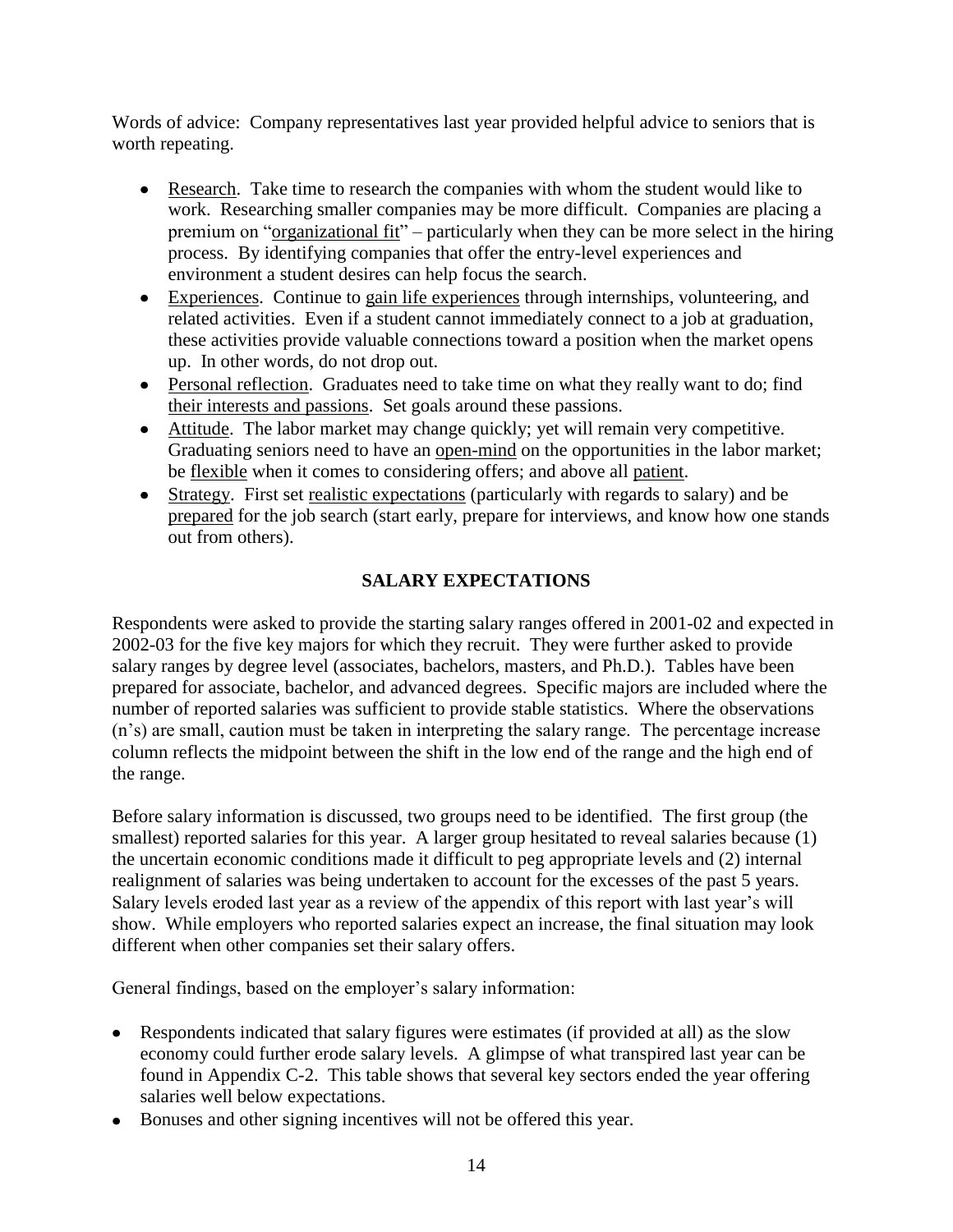- Salary adjustments overall will reflect only a small increase over last year, approximately 2% to 4%.
- Overall: Associates' salaries can be expected to increase by 14%.
	- Bachelors' salaries can be expected to increase by 2%.
	- Masters' salaries can be expected to decrease by -1%, or stay the same.
	- PhD salaries are expected to increase by 6%.
- By type of degree earned at the bachelors' level:
	- Business will increase by 4% (range  $-8\%$  to  $+9\%$ ).
	- Engineering will increase by 5%.
		- Computer Science will increase by 10%.
	- Social Science will increase by 3%.
	- Sciences will increase by 2%.
	- Liberal arts will see a 4% decline.
- By type of degree earned at the master's level:
	- Business will increase 5% (range  $-6\%$  to  $+17\%$ ).
		- Engineering will decrease by 3%.
		- Computer Science increases from 5% to 10%.
		- Social Science/Humanities will increase by 1%.
		- Sciences will decrease by 5%.
- From Table 18, starting salaries by industry sector show:
	- Highest salaries in professional services and manufacturing
	- $\bullet$  Highest salary increases at the bachelor's level will be in the construction (3%), food and lodging (3%), and professional services (3%) sectors.

# **Table 14. Associates Degree**

# **2002-03 Expected Starting Salary Range Compared to 2001-02 Salary Range (\$)**

|                                |             | <b>Starting Salary</b> |                | <b>Starting Salary</b> |               |
|--------------------------------|-------------|------------------------|----------------|------------------------|---------------|
|                                |             | Range                  |                | Range                  | $\frac{6}{6}$ |
| <b>Seeking</b>                 | $\mathbf n$ | $2001 - 02$ (\$)       | $\mathbf n$    | $2002 - 03$ (\$)       | <b>Change</b> |
| Any AA Major                   | 4           | 23,800-27,400          | $\overline{4}$ | 23,500-26,000          | $-5$          |
| Any Liberal Arts Major         | 4           | 29,750-32,500          | $\overline{4}$ | 30,500-34,500          | $+6$          |
| <b>Business</b>                |             |                        |                |                        |               |
| Any business major             | 11          | 26,400-32,450          | 8              | 28,900-34,700          | $+7$          |
| <b>Business administration</b> | 7           | 25,600-29,300          | 5              | 25,400-29,600          | $+1$          |
| Marketing                      | 7           | 24,600-29,300          | 7              | 24,600-29,300          | NC            |
| Hospitality                    | 9           | 27,700-30,600          | 5              | 31,800-34,000          | $+11$         |
| All reported business          | 39          | 26,200-30,200          | 30             | 27,400-31,300          | $+4$          |
| Engineering                    |             |                        |                |                        |               |
| Electrical                     | 7           | 30,700-35,300          | 3              | 33,000-35,000          | NC            |
| Mechanical                     | 7           | 32,300-34,300          | 3              | 33,000-35,000          | $+2$          |
| All reported engineering       | 25          | 31,200-34,000          | 15             | 31,500-33,900          | $-1$          |
| Computer                       |             |                        |                |                        |               |
| Computer science               | 5           | 29,200-32,000          | 5              | 29,000-31,800          | $-1$          |
| All reported computer          | 11          | 30,400-33,300          | 8              | 29,000-32,100          | $-4$          |
| <b>Nursing</b>                 | 6           | 32,200-38,300          | 5              | 33,600-39,800          | $+4$          |
| All reported salaries          | 116         | 28,000-31,500          | 78             | 32,000-35,900          | $+14$         |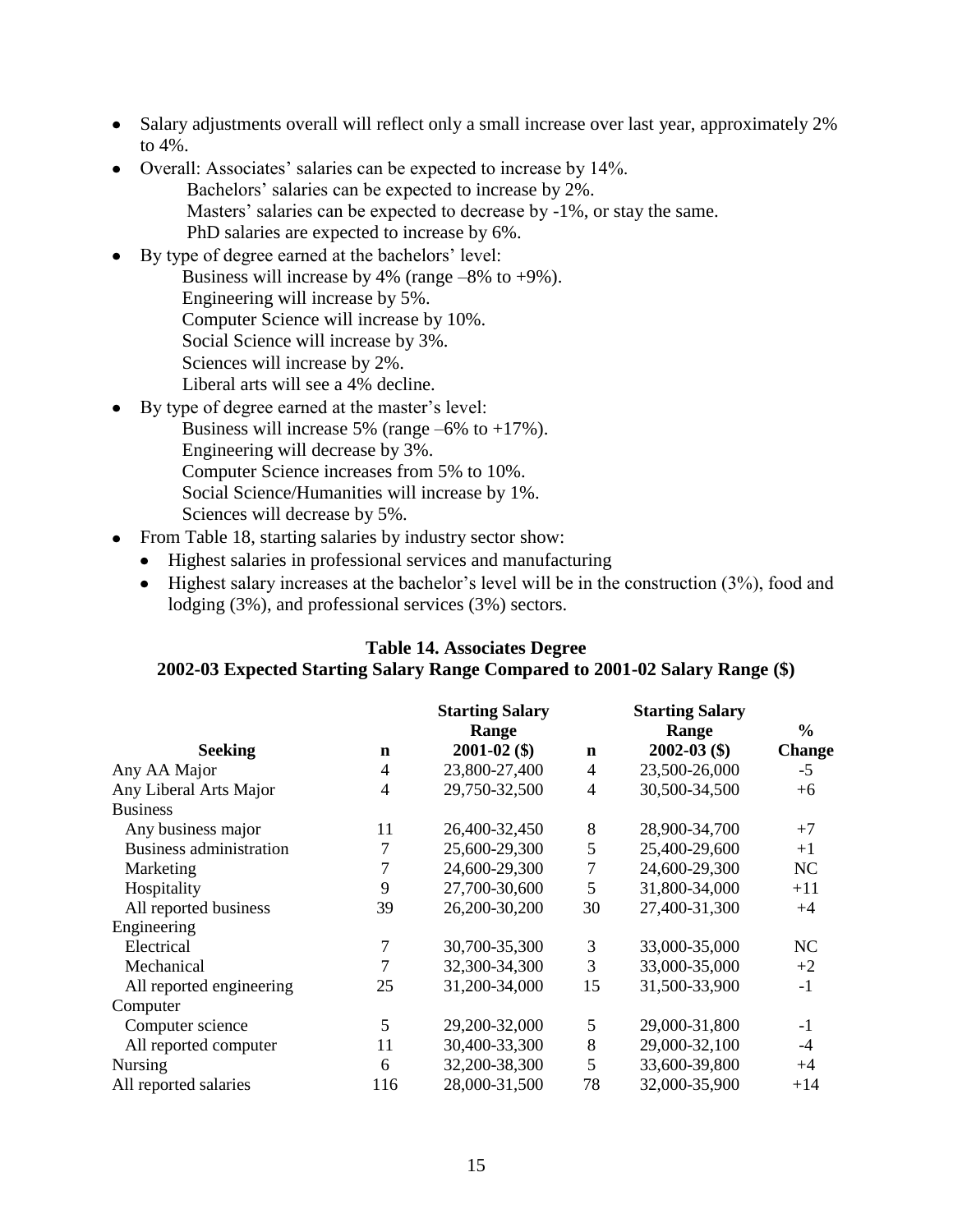## **Table 15. Bachelor's Degree 2002-03 Expected Starting Salary Range Compared to 2001-02 Salary Range (\$)**

|                                |                | <b>Starting Salary</b> |             | <b>Expected Starting</b> |               |
|--------------------------------|----------------|------------------------|-------------|--------------------------|---------------|
|                                |                | Range                  |             | <b>Salary Range</b>      | $\frac{0}{0}$ |
| <b>Seeking</b>                 | $\mathbf n$    | $2001 - 02$ (\$)       | $\mathbf n$ | $2002 - 03$ (\$)         | <b>Change</b> |
| Any BA/Bs Degree               | 13             | 30,600-34,700          | 8           | 31,600-35,500            | $+2$          |
| <b>Business</b>                |                |                        |             |                          |               |
| Any business degree            | 36             | 32,700-37,400          | 19          | 34,700-39,800            | $+6$          |
| Accounting                     | 33             | 35,400-37,900          | 18          | 37,500-39,200            | $+3$          |
| <b>Business administration</b> | 28             | 33,300-37,600          | 15          | 35,900-41,000            | $+9$          |
| Finance                        | 29             | 36,000-38,700          | 13          | 39,800-41,500            | $+7$          |
| Logistics/SCM                  | 15             | 37,500-37,500          | 9           | 37,900-39,500            | $+5$          |
| Marketing                      | 28             | 35,800-38,400          | 21          | 35,500-38,900            | $+1$          |
| Hospitality                    | 13             | 34,800-38,400          | 9           | 32,800-35,300            | $-8$          |
| All reported                   | 197            | 35,000-38,200          | 111         | 36,600-39,900            | $+4$          |
| <b>Communication Arts</b>      |                |                        |             |                          |               |
| Communication                  | 10             | 29,200-31,900          | 6           | 29,500-31,200            | $-2$          |
| All reported                   | 18             | 29,600-32,400          | 9           | 29,700-32,100            | $-1$          |
| Social Work                    | 5              | 34,400-37,000          | 3           | 31,300-37,000            | NC            |
|                                |                |                        |             |                          |               |
| Engineering                    |                |                        |             |                          |               |
| Any Engineering degree         | 8              | 35,000-40,400          | $\tau$      | 39,300-45,100            | $+11$         |
| Chemical                       | 21             | 43,300-46,000          | 11          | 46,500-48,700            | $+6$          |
| Civil                          | 26             | 36,800-41,800          | 10          | 39,100-41,400            | $-1$          |
| Computer                       | 23             | 50,100-58,500          | 10          | 51,400-55,000            | $-6$          |
| Electrical                     | 56             | 44,900-49,200          | 34          | 47,700-52,100            | $+6$          |
| Industrial                     | 13             | 39,800-44,400          | $8\,$       | 41,700-46,900            | $+6$          |
| Engineering (general)          | 10             | 41,900-47,000          | 5           | 44,000-49,600            | $+5$          |
| Mechanical                     | 55             | 42,900-47,200          | 24          | 45,100-50,600            | $+6$          |
| All reported                   | 250            | 42,500-47,100          | 123         | 45,200-49,500            | $+5$          |
| Social Sciences (all)          | 10             | 29,000-31,900          | 8           | 29,400-33,000            | $+3$          |
| <b>Computer Sciences</b>       |                |                        |             |                          |               |
| Computer science               | 36             | 45,800-48,600          | 19          | 49,100-53,100            | $+9$          |
| Programming                    | 14             | 42,000-44,300          | $\sqrt{6}$  | 42,300-45,000            | $+2$          |
| Informational science          | 10             | 41,400-46,900          | 6           | 40,700-48,200            | $+6$          |
| <b>MIS</b>                     | 15             | 41,600-44,300          | 8           | 48,000-51,400            | $+16$         |
| Sciences                       |                |                        |             |                          |               |
| Mathematics                    | 10             | 45,700-49,900          | 6           | 44,000-48,300            | $-3$          |
| All reported                   | 30             | 39,200-43,800          | 16          | 40,700-44,600            | $+2$          |
| Construction                   | $\overline{4}$ | 42,000-43,700          |             | <b>NA</b>                | ---           |
| Health                         |                |                        |             |                          |               |
| Nursing                        | $\tau$         | 35,300-44,600          | 5           | 37,600-45,600            | $+2$          |
| All reported                   | 19             | 39,000-44,800          | 13          | 40,800-46,000            | $+3$          |
| Liberal Arts - all             | 11             | 34,300-38,400          | 9           | 33,500-37,000            | $-4$          |
| All Reported salaries          | 642            | 36,800-40,200          | 347         | 38,300-42,400            | $+5$          |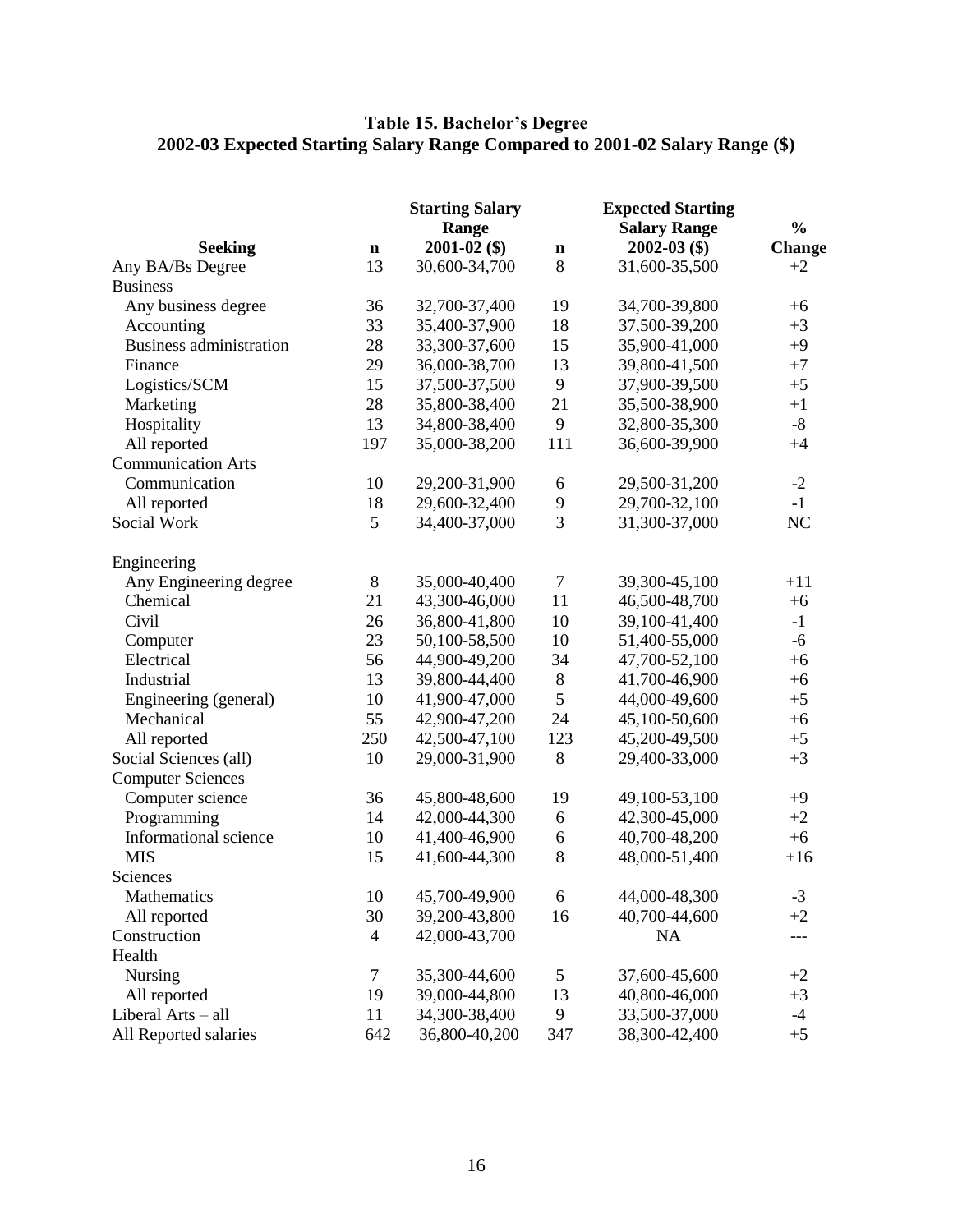# **Table 16. Master's Degrees 2002-03 Expected Starting Salary Range Compared to 2001-02 Salary Range (\$)**

|                         |                | <b>Starting Salary</b><br>Range |                          | <b>Starting Salary</b><br>Range | $\frac{0}{0}$ |
|-------------------------|----------------|---------------------------------|--------------------------|---------------------------------|---------------|
| <b>Seeking</b>          | $\mathbf n$    | $2001 - 02$ (\$)                | $\mathbf n$              | $2002 - 03$ (\$)                | Change        |
| Any MA/MS Degree        | 4              | 48,700-57,500                   | 3                        | 45,000-53,300                   | $-4$          |
| Technical – any major   | 3              | 48,700-57,000                   | $\overline{2}$           | 43,000-55,000                   | $-3$          |
| <b>Business</b>         |                |                                 |                          |                                 |               |
| Any major               | 14             | 46,900-58,300                   | 8                        | 55,700-66,900                   | $+13$         |
| Business administration | 9              | 50,000-58,900                   | $\overline{4}$           | 61,500-70,200                   | $+17$         |
| Finance                 | 10             | 49,000-57,400                   | 7                        | 44,000-53,100                   | $-6$          |
| Marketing               | 7              | 53,100-59,100                   | 6                        | 51,500-56,200                   | $-5$          |
| All reported            | 62             | 47,100-54,700                   | 28                       | 50,200-58,000                   | $+5$          |
| Social Work             | 5              | 34,000-43,400                   | $\overline{4}$           | 36,000-45,700                   | $+5$          |
| Engineering             |                |                                 |                          |                                 |               |
| Chemical                | $\overline{4}$ | 54,500-61,700                   | 4                        | 51,000-57,200                   | $-7$          |
| Civil                   | $\overline{7}$ | 49,000-52,700                   | 3                        | 46,000-47,700                   | $-9$          |
| Computer                | 14             | 60,100-64,700                   | 8                        | 63,400-66,700                   | $+3$          |
| Electrical              | 24             | 55,800-61,000                   | 11                       | 51,300-57,500                   | $-6$          |
| Engineering general     | $\overline{4}$ | 48,700-56,700                   | $\overline{4}$           | 49,000-57,000                   | $+1$          |
| Mechanical              | 14             | 52,500-58,000                   | 6                        | 55,000-57,700                   | $\ast$        |
| All reported            | 79             | 53,700-59,900                   | 45                       | 52,600-58,200                   | $-3$          |
| <b>Computer Science</b> |                |                                 |                          |                                 |               |
| Computer science        | 22             | 53,900-58,900                   | $\tau$                   | 57,700-64,000                   | $+8$          |
| Programming             | 5              | 53,800-60,200                   | $\overline{\mathcal{A}}$ | 59,700-66,700                   | $+10$         |
| Information science     | 5              | 48,400-58,000                   | 3                        | 49,300-61,300                   | $+6$          |
| <b>MIS</b>              | 7              | 48,400-50,600                   | 5                        | 50,600-53,200                   | $+5$          |
| Nursing                 | 5              | 47,600-56,400                   | 3                        | 49,000-58,700                   | $+4$          |
| Mathematics             | 6              | 51,300-59,500                   | $\overline{4}$           | 51,000-62,000                   | $+4$          |
| All sciences            | 17             | 48,700-54,100                   | 11                       | 48,300-51,400                   | $-5$          |
| All social sciences     | 8              | 28,700-34,700                   | 6                        | 27,500-35,200                   | $+1$          |
| All reported salaries   | 241            | 49,200-55,900                   | 133                      | 49,700-55,600                   | $-1$          |

# **Table 17. PhD Degrees**

# **2002-03 Expected Starting Salary Range Compared to 2001-02 Salary Range (\$)**

| <b>Seeking</b>               | n  | <b>Starting Salary</b><br>Range<br>$2001 - 02$ (\$) | $\mathbf n$ | <b>Starting Salary</b><br><b>Range</b><br>$2002 - 03$ (\$) | $\frac{6}{9}$<br><b>Increase</b> |
|------------------------------|----|-----------------------------------------------------|-------------|------------------------------------------------------------|----------------------------------|
| <b>Business All Majors</b>   | 11 | 52,200-62,000                                       |             | None reported                                              |                                  |
| Engineering                  |    |                                                     |             |                                                            |                                  |
| Computer                     | 6  | 87,000-91,300                                       | 4           | 75,200-80,500                                              | $-11$                            |
| Electrical                   | 11 | 72,800-78,600                                       | 9           | 72,800-79,300                                              | $+1$                             |
| Mechanical                   | 8  | 72,400-73,600                                       | 7           | 73,000-83,300                                              | $+12$                            |
| All reported                 | 35 | 72,400-77,100                                       | 26          | 72,400-80,600                                              | $+4$                             |
| Computer Science (all)       | 10 | 68,900-71,400                                       | 8           | 65,000-67,700                                              | -6                               |
| Sciences (all)               | 15 | 61,700-61,900                                       | 8           | 70,500-71,000                                              | $+16$                            |
| <b>All Reported Salaries</b> | 92 | 64,000-68,400                                       | 57          | 67,000-72,300                                              | $+6$                             |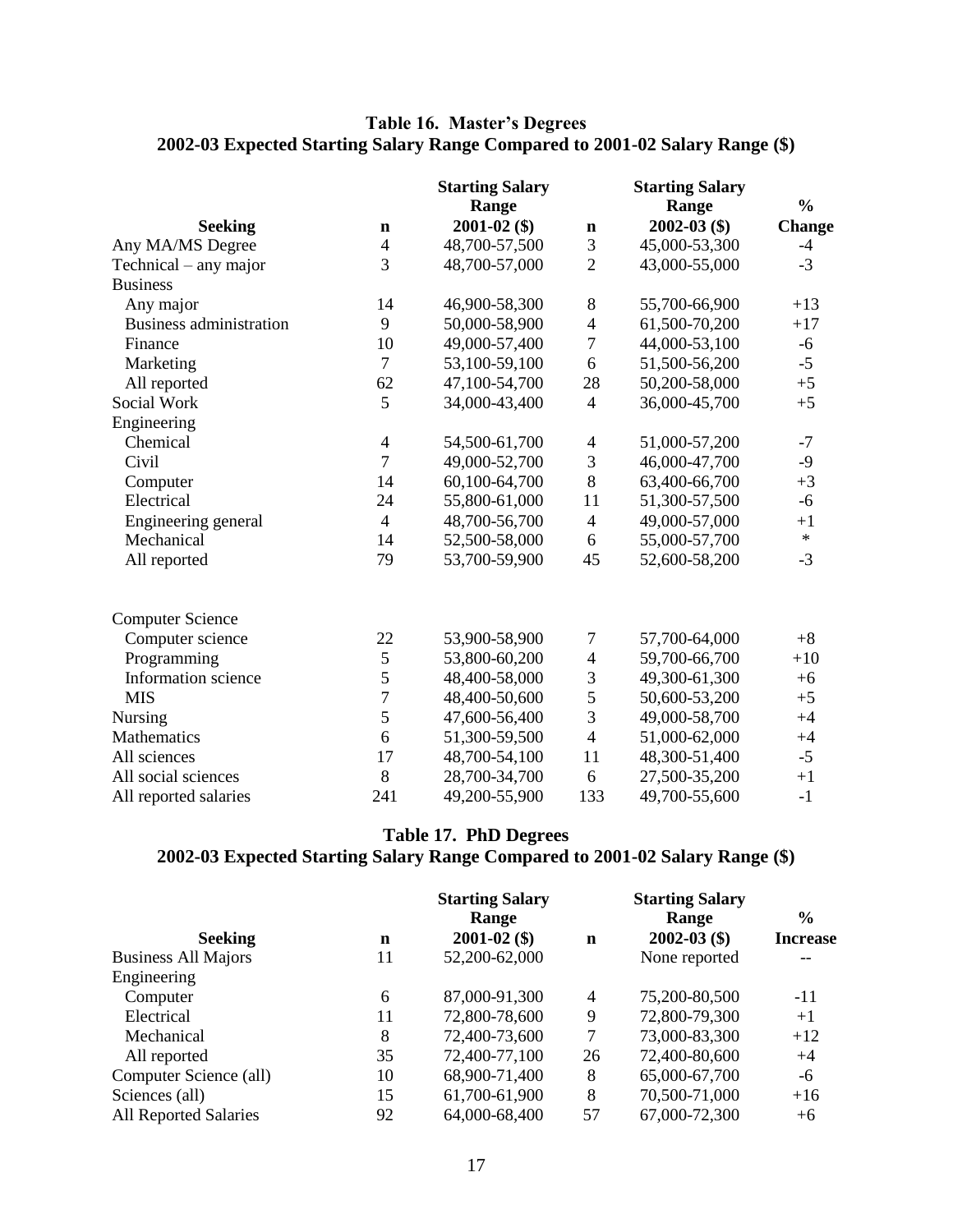|                              |             | <b>Starting Salary</b><br>Range |                | <b>Expected Starting</b><br><b>Salary Range</b> | $\frac{0}{0}$   |
|------------------------------|-------------|---------------------------------|----------------|-------------------------------------------------|-----------------|
| <b>Seeking</b>               | $\mathbf n$ | $2001 - 02$ (\$)                | $\mathbf n$    | $2002 - 03$ (\$)                                | <b>Increase</b> |
| Construction                 |             |                                 |                |                                                 |                 |
| <b>BA</b>                    | 20          | 37,900-39,900                   | 5              | 46,000                                          | $+15$           |
| Manufacturing                |             |                                 |                |                                                 |                 |
| AA                           | 22          | 29,500-35,400                   | 11             | 29,800-33,200                                   | $-5$            |
| <b>BA</b>                    | 271         | 41,800-45,600                   | 119            | 45,000-49,500                                   | $+6$            |
| MA                           | 72          | 55,100-60,100                   | 34             | 58,400-65,400                                   | $+7$            |
| PhD                          | 35          | 69,700-75,500                   | 21             | 75,400-85,100                                   | $+12$           |
| <b>Wholesale Trade</b>       |             |                                 |                |                                                 |                 |
| <b>BA</b>                    | 15          | 35,000-37,500                   | $\,8\,$        | 34,600-38,600                                   | $+3$            |
| <b>Retail Trade</b>          |             |                                 |                |                                                 |                 |
| <b>BA</b>                    | 33          | 36,200-37,700                   | 19             | 40,600-42,600                                   | $+13$           |
| <b>MA</b>                    | 4           | 58,700-63,000                   | $\mathfrak{2}$ | 59,000-64,000                                   | $+3$            |
| Transportation               |             |                                 |                |                                                 |                 |
| <b>BA</b>                    | 5           | 39,400-42,600                   | $\overline{4}$ | 38,400-42,400                                   | NC              |
| <b>MA</b>                    | 6           | 48,800-53,000                   | 8              | 50,700                                          | $-4$            |
| Information                  |             |                                 |                |                                                 |                 |
| <b>BA</b>                    | 33          | 41,500-45,700                   | 14             | 43,100-47,200                                   | $+3$            |
| MA                           | 14          | 54,200-64,400                   | $8\,$          | 55,200-63,600                                   | $-1$            |
| PhD                          | 3           | 64,700-69,300                   | 5              | 68,800-72,800                                   | $+4$            |
|                              |             |                                 |                |                                                 |                 |
| Finance/Insurance            |             |                                 |                |                                                 |                 |
| AA                           | 7           | 22,700-25,400                   | 7              | 23,000-25,700                                   | $+3$            |
| <b>BA</b>                    | 54          | 34,000-36,800                   | 23             | 35,100-39,900                                   | $+8$            |
| MA                           | 17          | 40,500-48,500                   | $\mathbf{9}$   | 39,600-48,000                                   | $-1$            |
| <b>Professional Services</b> |             |                                 |                |                                                 |                 |
| AA                           | 40          | 29,100-32,000                   | 32             | 30,600-34,000                                   | $+6$            |
| <b>BA</b>                    | 193         | 38,300-41,800                   | 92             | 40,800-44,400                                   | $+6$            |
| MA                           | 86          | 47,174-52,800                   | 48             | 49,200-55,800                                   | $+6$            |
| PhD                          | 36          | 63,800-65,000                   | 17             | 64,600-65,600                                   | $+1$            |
| Health                       |             |                                 |                |                                                 |                 |
| AA                           | 9           | 27,000-31,000                   | 6              | 30,700-32,200                                   | $+4$            |
| <b>BA</b>                    | 22          | 31,800-36,800                   | 10             | 30,500-34,800                                   | $-5$            |
| MA                           | 17          | 41,200-52,300                   | 12             | 42,700-50,700                                   | $-3$            |
| PhD                          | 3           | 65,700-77,300                   | $\sqrt{2}$     | 68,500-71,000                                   | $\ast$          |
| Food and Lodging             |             |                                 |                |                                                 |                 |
| AA                           | 17          | 25,500-29,900                   | 11             | 27,200-32,000                                   | $+7$            |
| <b>BA</b>                    | 34          | 33,000-37,100                   | 27             | 31,700-35,200                                   | $-5$            |
| Non-Profits                  |             |                                 |                |                                                 |                 |
| AA                           | $8\,$       | 26,500-26,900                   | $8\,$          | 27,500-28,100                                   | $+4$            |
| <b>BA</b>                    | 10          | 31,700-34,100                   | $\overline{4}$ | 25,000-27,500                                   | $-20$           |
| Utilities                    |             |                                 |                |                                                 |                 |
| <b>BA</b>                    | 16          | 38,000-42,900                   | $\tau$         | 37,400-40,700                                   | $-5$            |
| Government                   |             |                                 |                |                                                 |                 |
| AA                           | 11          | 28,200-32,600                   | $8\,$          | 28,500-33,000                                   | $+1$            |
| <b>BA</b>                    | 45          | 35,000-41,000                   | 20             | 40,700-44,100                                   | $+7$            |
| MA                           | 19          | 43,600-52,600                   | 11             | 47,800-55,800                                   | $+6$            |
| PhD                          | 16          | 52,500-62,400                   | 11             | 61,700-64,700                                   | $+4$            |

# **Table 18. Expected Starting Salary Range for Industrial Classification**

\*Bottom of range moving up faster than the top of the range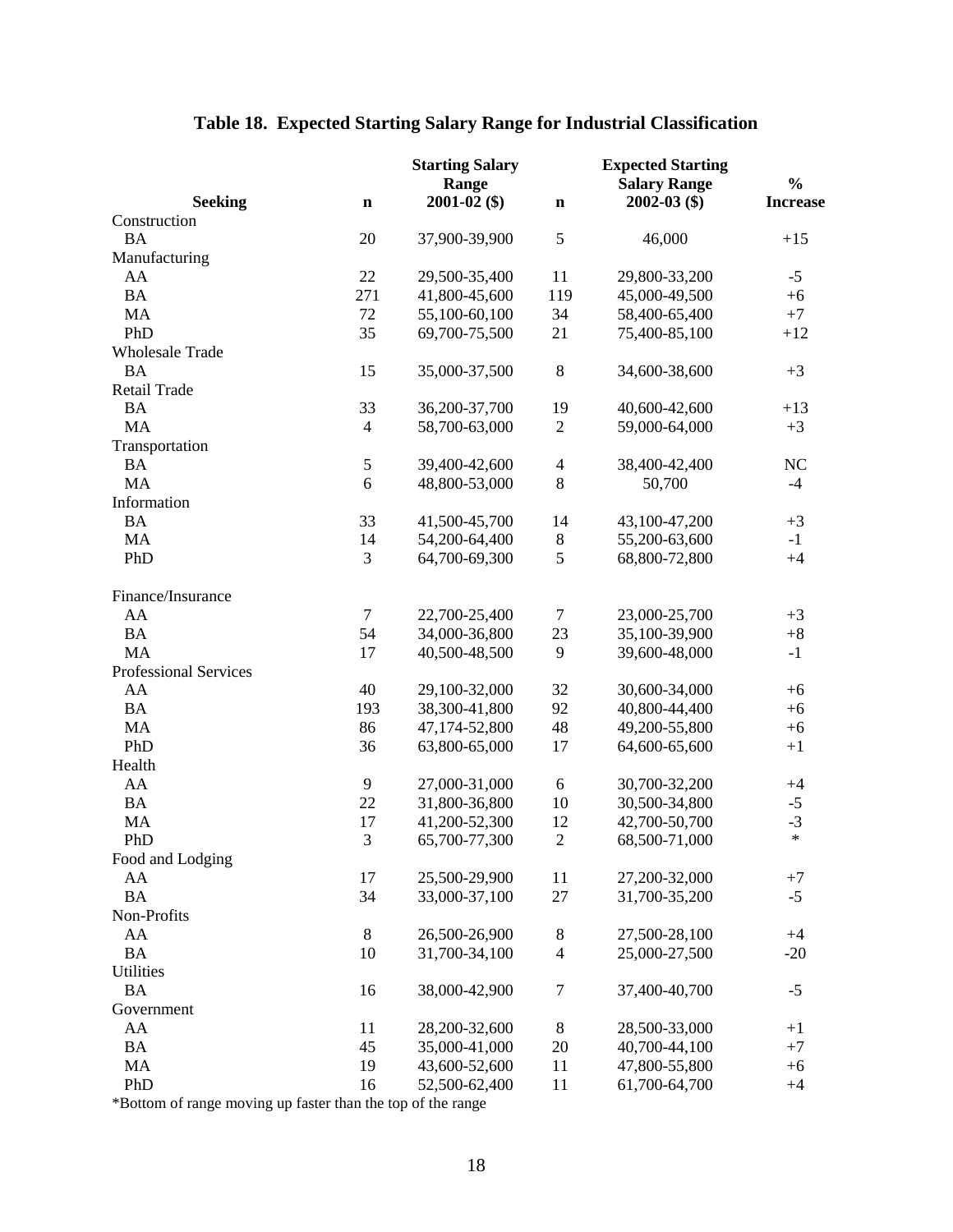# **RECRUITING ISSUES**

# **Sustaining The Hiring Process**

This year's respondents utilize a different mix of recruiting strategies than in past years. Their reaction to the uncertain economy in terms of hiring timelines may differ from 2001-2002 when employers maintained their visibility on college campuses and nurtured relationships with their campus contacts. This year it appears that a group of employers are simply waiting or being forced to remain on the sidelines. They remarked that normal hiring practices would resume once the executive office indicates that hiring can resume. For another group, their responses indicated more activity to market their companies to students, maintain relationships and act strategically.

| $\bullet$ | Strategy:                    | Develop in-house talent; utilize temporary employees; train<br>managers for future recruiting; devise a faster, seamless recruiting<br>program.                                                         |
|-----------|------------------------------|---------------------------------------------------------------------------------------------------------------------------------------------------------------------------------------------------------|
| $\bullet$ | <b>Potential Candidates:</b> | Identify potential candidates by soliciting resumes; attending fairs;<br>participating in campus activities (e.g. mock interviews); enhance<br>co-op/internship program; continue recruiting on-campus. |
| $\bullet$ | Branding:                    | Better position the company toward students through advertising<br>and more effective use of web resources.                                                                                             |
| $\bullet$ | Relationships:               | Build relationships with faculty and other key college/university<br>personnel, including career services; expand opportunities for<br>students to visit companies, such as informational visits.       |
|           | Research:                    | Evaluate locations that produce the talented students the company<br>will need; undertake market surveys to determine best methods to<br>attract attention of qualified candidates.                     |

In addition to dealing with a jobless economy, employers have had to adapt to a dynamic economy and e-recruiting techniques. These factors have also influenced major changes in recruiting practices. Topics of current interest deal with selective targeting of institutions and involvement in career fairs.

Selectivity: Within the past five years, 33% of the respondents have targeted fewer colleges/universities while 20% have increased the number of institutions and 47% have held the number relatively constant. On average employers visit or are closely involved with 12 institutions each year. However, the range is 1 to 500 institutions. Using a five point scale with "1" being very selective to "5" being very broad, 39% placed themselves at this very selective end and 37% at the "2" position. As the following table indicates what is selective to some companies (visiting 1 or 2 schools) may mean something different to other companies.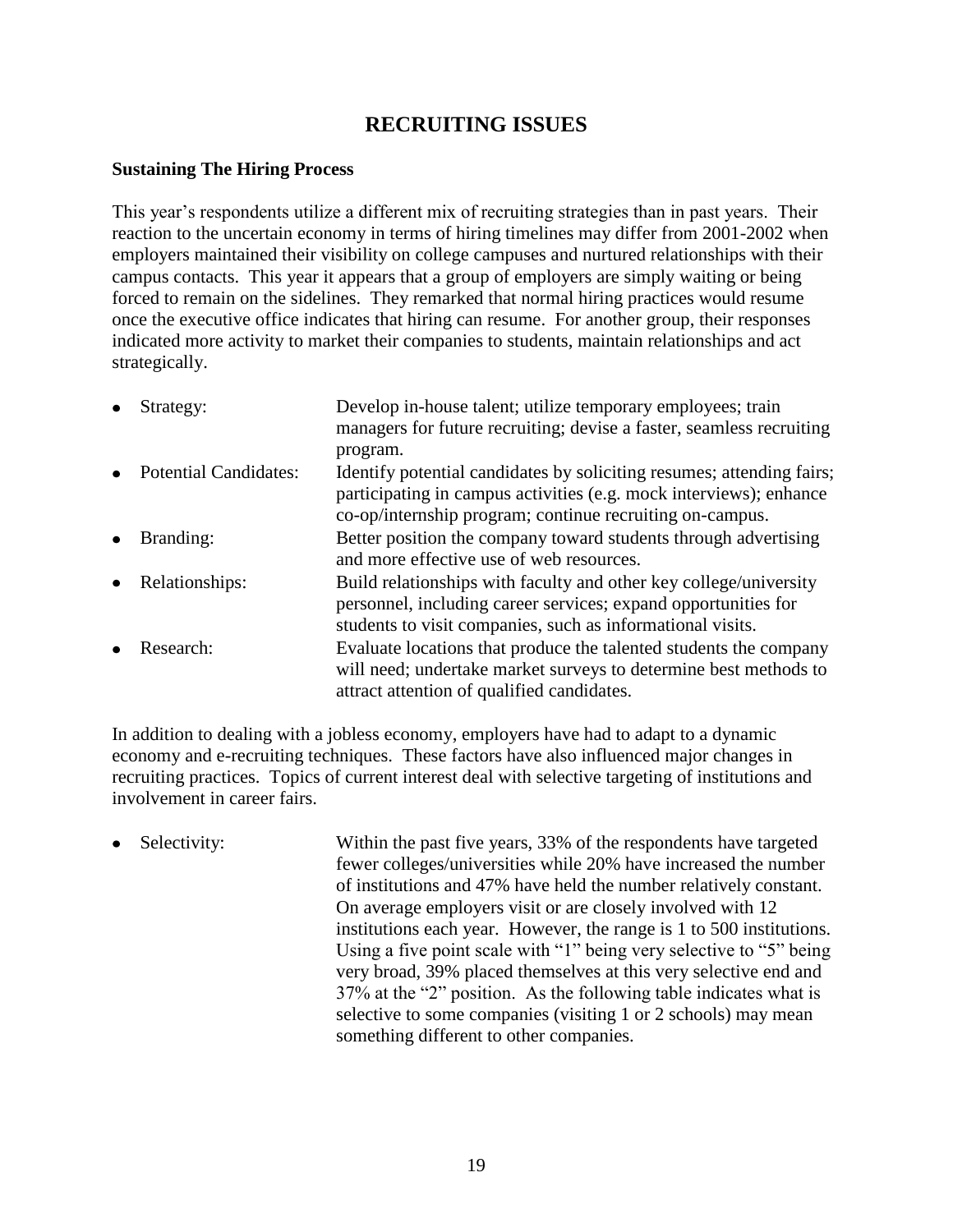## **SELECTIVITY**

| <b>Selectivity</b> | $\mathbf n$ | Average number<br>schools visited | Range     | <b>Comparison</b>     |
|--------------------|-------------|-----------------------------------|-----------|-----------------------|
| $1$ (very)         | 125         | 5.9                               | $1 - 75$  | 38% fewer / 17% more  |
|                    | 114         | 10.5                              | $1-90$    | 39% fewer / 14% more  |
|                    | 36          | 17.2                              | $1 - 110$ | 16% fewer / 29% more  |
|                    | 18          | 33.4                              | $5 - 200$ | 7% fewer $/41\%$ more |
| $5$ (not at all)   |             | 84.6                              | $3 - 500$ | 25% fewer / 33% more  |

Fairs. A common perception around the country is that the number of career/employment fairs has been increasing at an "exponential rate" (in other words, quite rapidly), which has strained employers' resources to attend all the requests made of them. From the comments, some employers may be stimulating this level of fair activity by attending focused, specialty fairs. On the other side, some employers are tired of all the requests, which has resulted in attendance at fewer fairs. Approximately 46% of those responded indicated that they attend fewer fairs than five years ago, while 21% are attending more fairs. The average number of fairs attended is 6, but the range is from 0 to 180 (actually 71 employers do not attend any fairs).

### **CAREER FAIR ATTENDANCE**

|                             | <b>Average Fairs</b> | <b>Range</b> |
|-----------------------------|----------------------|--------------|
| Attend fewer fairs          |                      | $0 - 95$     |
| Attend same number of fairs | Q                    | $0-180$      |
| Attend more fairs           | 18                   | $1 - 160$    |

For 30% of fair attendees, the number of invitations to specialized career fairs has increased. Often times the requests are simply ignored or visits are limited to one per college. To avoid appearing rude, companies have developed a set of criteria to evaluate fair requests:

- 1. Candidates: will the visit yield candidates relevant to the needs of the organization, based on past experience on the campus, attendance at career fairs (want it to be high).
- 2. Timing: time of year, number of days, and availability of staff.
- 3. Type: is it inclusive (open to all majors) or is it selective (major, special groups) varies depending on company.
- 4. Climate: is campus employer friendly (demanding, overwhelmed by requests).

Foreign Professionals: During the rapid paced, highly technical environment of the 1990's, many employers came to rely on foreign professionals to meet their employment needs. With the events of 9/11 and subsequent security measures, the climate for attracting foreign working employees has changed. Nevertheless, 21% of the respondents indicated that they still needed foreign trained individuals, particularly in these fields:

Nursing Accounting Engineering (especially at PhD level) Sciences (especially at PhD level) Computer Science / IT / Technology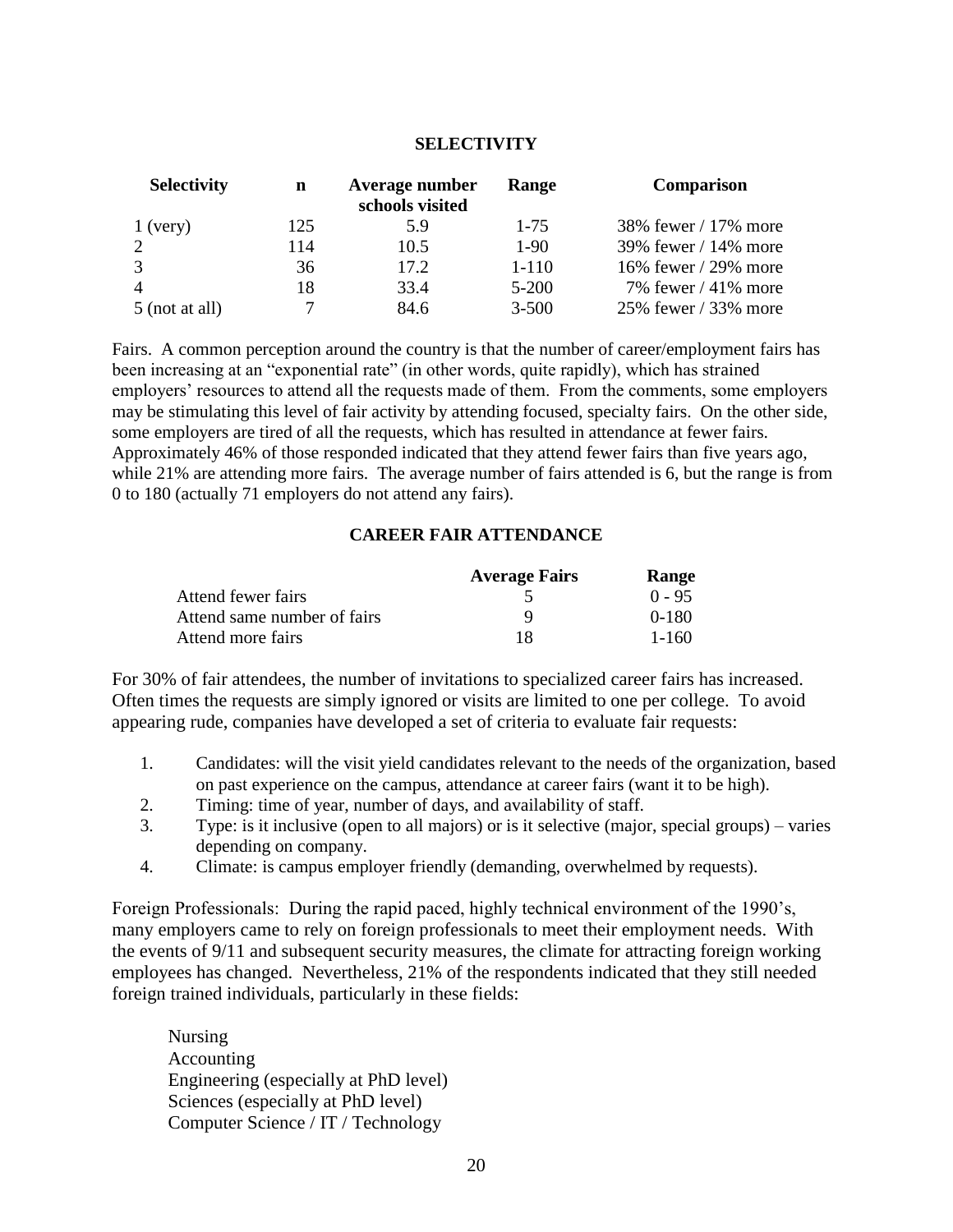Nearly 92% of those who would like to bring foreign workers to the U.S. encountered long delays in obtaining background checks and visas. Some respondents contributed this to inefficiencies within the IRS; but the major problem was the rising costs incurred in finding qualified labor.

**Foreign Students**: Many foreign students eagerly seek a one-year work experience upon completion of their degree. For many, finding employment is a futile exercise because only a small number of employers wish to sponsor foreign students. One-third of this sample expressed an interest in employing a foreign student. However, the problems they cited often outweigh the merits.

- Economy: With a poor economy employers either morally or by policy wish to hire U.S. students first. Process: Can not justify a hire of only 12 months; can not learn the job in that
- amount of time. Costs: With the imposed time limits, training costs are not recovered; insurance expenses have become extremely high.
- Language: Ability to perform tasks with English only instruction.

Expect it to become increasingly difficult for foreign students to find 12-month assignments. Employers are having a hard time justifying the costs and hassles in supporting these positions.

**Temporary positions**: To mitigate the collapse of the labor market and to provide valuable experience for new graduates, career specialists, as well as human resource managers, have advocated the use of short-term, temporary assignments. A justification for this approach is that companies have the opportunity to "try out" a candidate before making a long-term commitment. Nearly 50% of the respondents are considering or have implemented such assignments. For the majority, they merely are considering the option. For those who have tried temporary assignment, two adamant groups emerged through analysis of their comments: lovers and haters.

Those respondents who have embraced the practice have expanded their summer internship programs to accommodate the shift. They report that they learn a lot about a potential candidate and that transition into a full-time is eased.

Detractors cite cost problems, particularly training, in relation to the short-term nature of the assignments. In fact, the difficulty may be the lack of students in short-term temporary positions. Even if students can be found, their motivations are questioned, especially when the student elects not to stay with the organization upon completion of the assignment.

Expect the use of temporary assignments to continue but be rolled into the more user-friendly "internship" category, which removes negative implications and is consistent with student expectations.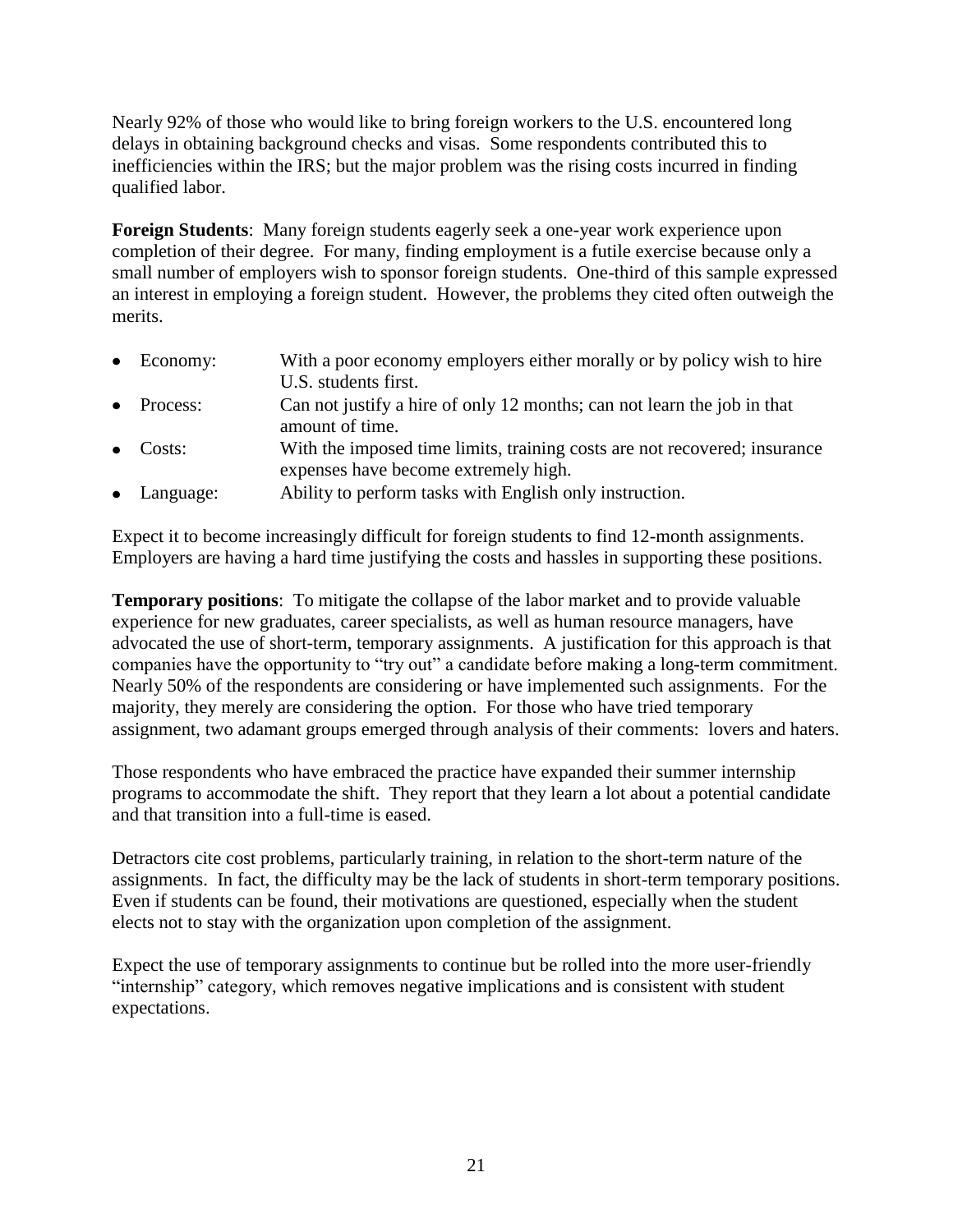# **GRADUATING SENIOR ISSUES**

Am I qualified? No big surprise this year, unless the intense interest in ethics, morality and integrity mean anything. Recruiters are keen on girding-up the moral fiber of their organizations. In today's climate, the comment made by a few respondents that "new employees need to do whatever is necessary to improve the companies bottom line." That mentality has obviously gotten some folks into a lot of trouble. The problem with ethics is that it cannot be taught; they are learned and practiced. Illustrations can be used to help students fix boundaries (limits), which they would not cross. Institutions of higher learning have to also raise the bar in practice ---setting ethical boundaries and be willing to penalize those who cross the line.

Little has changed in our discussion of necessary skill/competency sets required to be successful. In fact, employers now expect more than a basic knowledge in a discipline; they expect new graduates to have the necessary emotional people skills developed to contribute immediately to the organization. The list of skills and competencies, labeled "the total package," can be found in the appendix. This year is might be helpful to hear directly from the respondents.

Consider these thoughts:

- "Ability to work in team environment, clearly express their thoughts (verbal and written); ability to multitask; ability to enter a position and make a contribution to the effort in a short amount of time."
- "Will need to possess a combination of disciplines in the area of study, analytical skills, ability to work in a team environment, as well as on their own; an eagerness to learn continually."
- "Communication, problem solving, ethics, multitask-oriented, strong presence and a higher GPA in their major."
- "Intangible skills are most important such as teamwork, organizational, creativity, critical thinking. Most students have basics, we are looking for more."
- $\bullet$  "Mission of service they must be driven by a desire to serve people. They can not be driven by ego."
- "They need to be writers and thinkers; flexible and open to change; have ability to solve problems and think analytically."
- "Well spoken, people oriented, team player, disciplined, positive upbeat attitudes, detailed, computer literate, hard working, goal oriented."

**Liberal Arts – What About Me**? For the past several years employers have been asked to value the liberally educated candidate, one who has received an education that emphasizes writing, mathematics, foreign language, computer literacy, and international culture while gaining depth in a specific discipline, compared to a graduate from a focused, specifically trained program (such as engineering). Over the past several years, the barometer's indicator has moved from the specifically trained to a graduate with a balanced liberal-specific academic program. This year the meter remains pointed at just below 7 (actually 6.9) on the scale. Even with a broader sample, the move toward the middle (obviously a researcher bias) has slowed.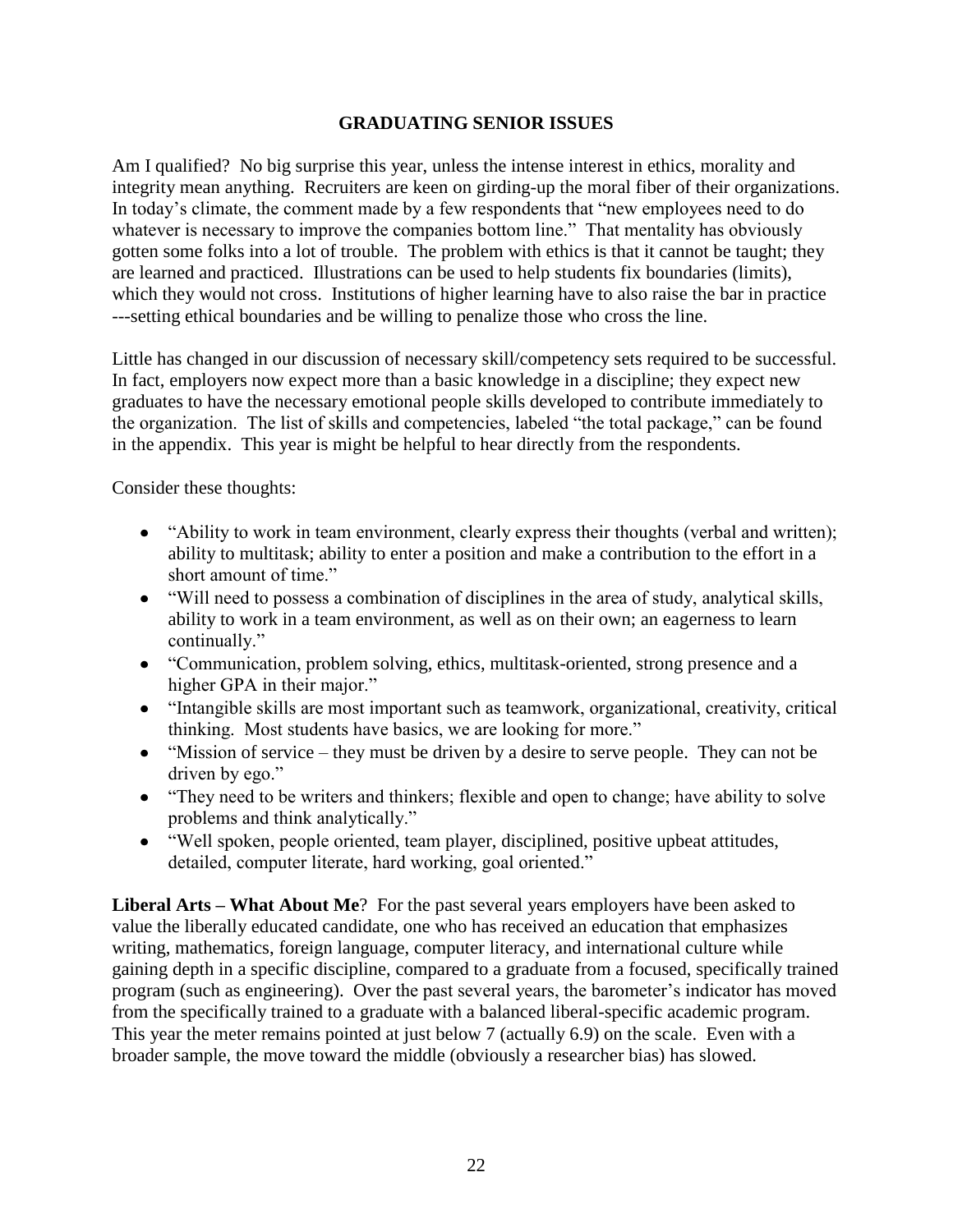Sector of the economy, gender of the respondent, or size of the organization noted no differences. Referring back to the previous sector, employers are seeking candidates well trained in their discipline (craft) as well as embracing the elements of a liberal education.



**Do they even know who I am**? Our society loves to label groups and young adults are no exception. The age group led by 19-24 year olds is at the cusp of a new generational cohort. This group will eventually be defined by the events of 9/11 and the subsequent events that result. While it is too early to say definitely what this group is about, researchers, such as Neil Howe and William Strauss, offer potential insights into this group. Using a word sort that contains descriptors of the three cohorts presently contending for positions in the labor market, respondents were asked to select those that pertain to the 19-24 age group.

| <b>BOOMER</b>        | <b>XERS</b>         | <b>MILLENIALS</b>            |
|----------------------|---------------------|------------------------------|
| Self-absorbed (6)    | Confrontational (2) | Diverse $(15)$               |
| Individualistic (19) | Assertive (27)      | Fragmented (8)               |
| Idealistic (10)      | Resilient (2)       | Civic-spirited (32)          |
| Creative (14)        | Alienated (3)       | $\bullet$ Well-educated (9)  |
| Liberated (38)       | Risk-taking (33)    | •Conventional $(13)$         |
|                      | Pessimists (15)     | Directionless (8)            |
|                      | Lazy $(48)$         | $\bullet$ Team-oriented (51) |
|                      | Untrusting (31)     | Ambitious (30)               |
|                      | Experimental (6)    | Motivated (47)               |
|                      | Scattered (11)      | $\bullet$ Confident (45)     |
|                      | Hypocritical (29)   | $\bullet$ Pressured (10)     |
|                      | Materialistic       | Optimistic (28)              |
|                      | Impatient (37)      | Trustful (26)                |
|                      | Argumentative (48)  | Compliant (7)                |

Represents top 5 millennial characteristics.

The numbers in parentheses are the percent of respondents who selected this descriptor. Several clusters appear:

| Primary:  | Team-oriented, argumentative, lazy and motivated                                       |
|-----------|----------------------------------------------------------------------------------------|
|           | Secondary: Impatient, liberated, risk-taking, civic-spirited, untrusting and ambitious |
| Tertiary: | Optimistic, hypocritical, assertive and trustful                                       |

With one exception, the Boomer descriptors do not fit today's youth. The liberated trait draws its strength from women respondents who checked it significantly more often than men.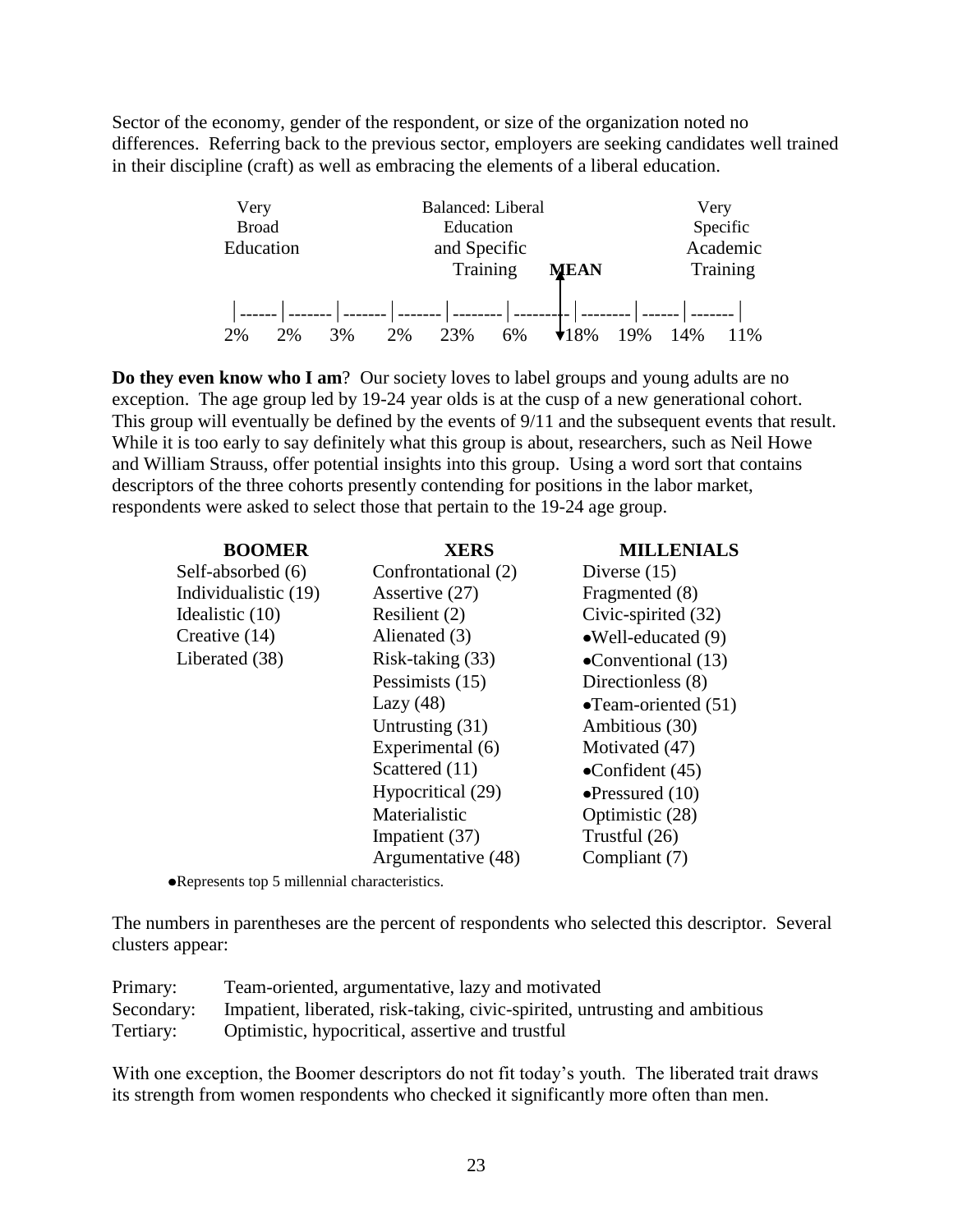The remaining picture captures the overlap between generational groups. As the leaders pass through toward their 30's, the middle segment will take on stronger millennial traits. Millennials will separate themselves from Xers and develop into the opposites of Boomers. However, imbedded in the persona will be traits modified from earlier cohorts. This means that conventional includes tattoos and piercings; that ambitious will include impatience; and that compliant will suffer through experimentation.

The bottom line is that we do not know these youth very well; the media and marketing firms present a very different picture. Employers and career advisors may find it rewarding to actually spend some quality time with them; may learn more about "Trading Places" than you could imagine.

**Does Study Abroad Enhance My Career**? Maybe. Simply listing an academic experience abroad on one's resume does little to attract an employer's attention. Repeated surveys at CERI have shown this to be true. With the focus on skills/competencies, a question was asked that asked participants to select traits where those who have international study or internship may cause an individual to standout.

Two characteristics stood out; resourcefulness (31%) and adaptability (25%), as the most frequently selected. This group was followed by setting priorities (19%), independence (18%), contextual thinking (18%), dependability (17%), and cultural awareness (17%). A study abroad experience has the potential to separate a candidate or new employee from his or her peers, but the person must be able to make the connection between the experience and these skills/competencies.

Skills that received little attention included learning independently, creativity, interpersonal communications, and working well with others. These competencies can emerge from a variety of experiences or habits that may well precede or be inherent in one's personality.

The point of this exercise was not to establish a causal relationship between study abroad and employment. Rather, it served to help focus a better understanding of international experiences. With this insight better research can be developed.

# **REALISTIC EXPECTATIONS**

In the final question, employers were asked to clarify their major complaint about college seniors that "they do not have realistic expectations." What are "realistic expectations?" Once we got past the cliché, "pay your dues," which John Cowan in Small Decencies believes is the worst pain and suffering placed on a new hire (kills passion, enthusiasm, etc.), several key factors emerged.

- Entitlement. By completing a degree some graduates believe that a good job and high pay is their reward; work is still a meritocracy – you earn it!
- Instant gratification. Want instant rewards for their efforts; do not connect work  $\rightarrow$  achievement  $\rightarrow$  reward.
- Orientation. One respondent summed this disconnect up as follows: "The differing expectations between employers and employees – employees nearly always look at what they will get from a job whereas employers look at the employee's skills, talents, and what they will add to the organization."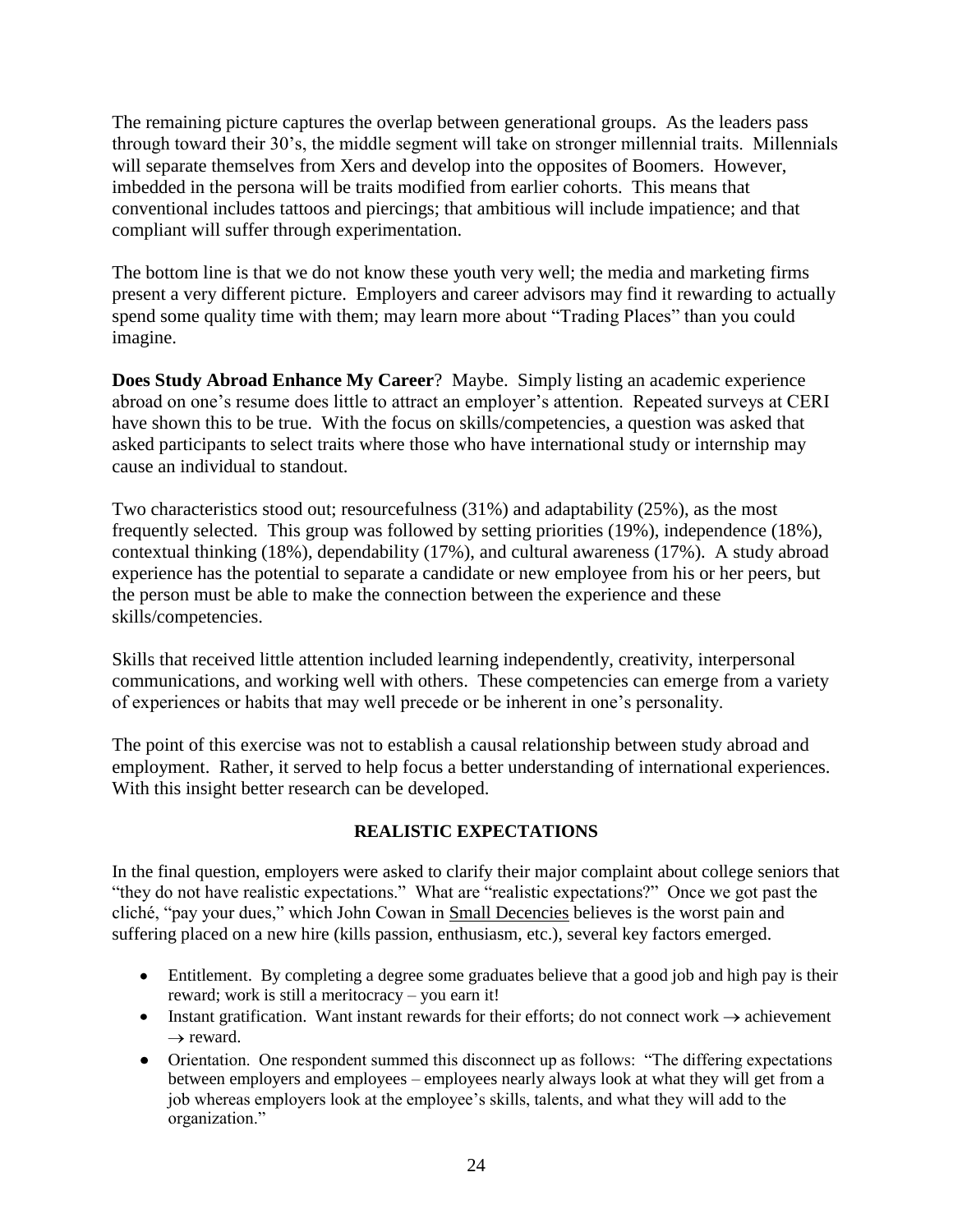• Theory vs. practice. "Many students are taught by faculty that they will be doing much more than what applies. They must be taught that they now have the tools but they need to know who to use them".

What employers would like students to understand before coming to interviews:

- 1. What "entry level" position means.
- 2. Information on average salaries not the mega salary they heard about.
- 3. Work is work  $-40$  hours a week (plus) of it.
- 4. Learning to develop expertise in one's craft.
- 5. Career path progression.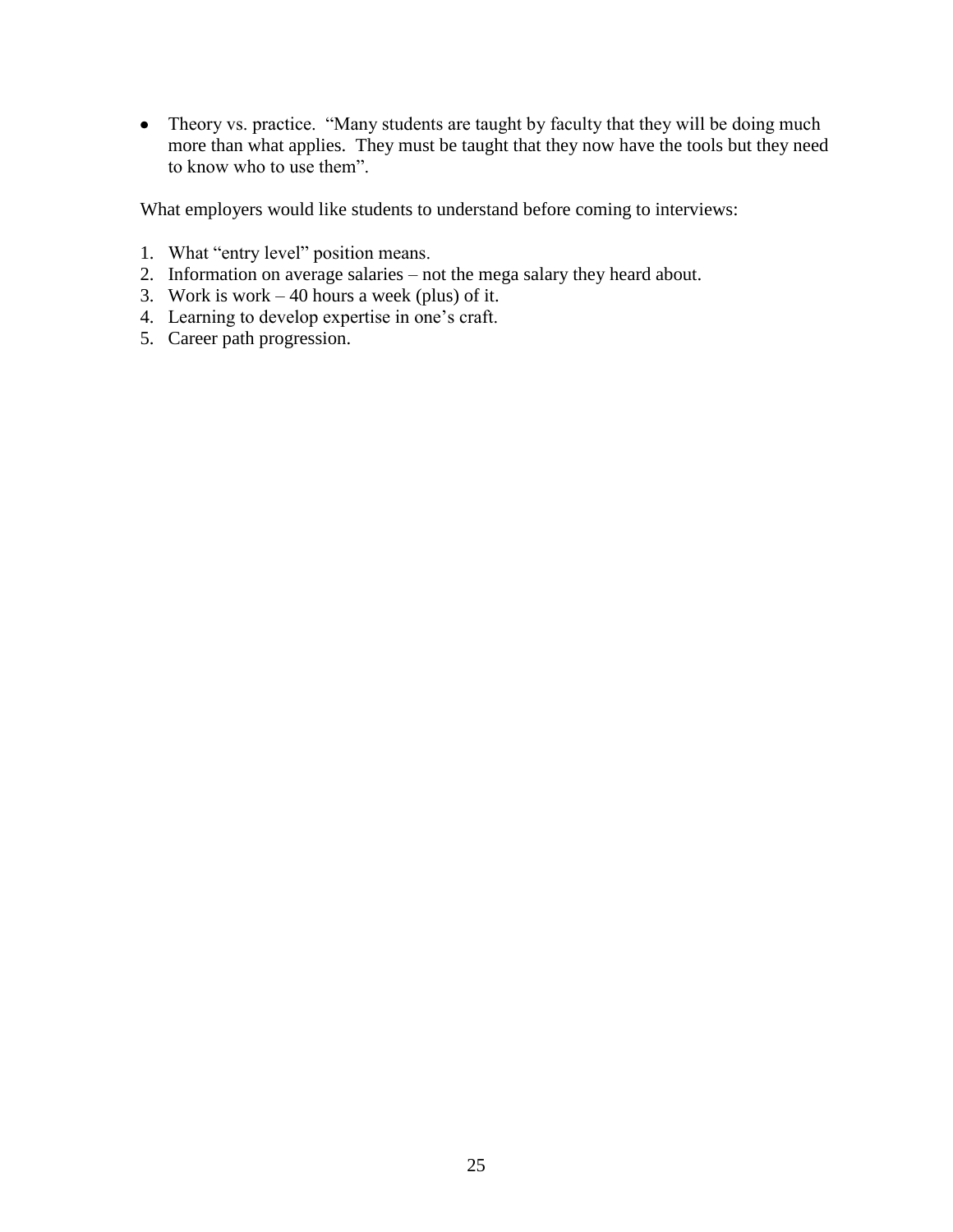# **APPENDIX A RESEARCH METHODS**

A list of potential employer contacts was constructed from employers who had responded to the 2001-2002 *Recruiting Trends* survey, and employer members listed in the directories of the Midwest Association of Colleges and Employers and the National Association of Colleges and Employers. The initial contact list totaled slightly more than 6,400 companies.

The initial mailing was sent at the beginning of September. After concerted efforts to track down bad addresses or identify appropriate contacts, the final list was about 6,000 contacts. Also deleted from the list were a few companies that declined to participate because of company policy. Later approximately 800 new companies were added to balance economic sections and regions of the country.

A final contact effort was made by telephone to contact those who responded last year or were MwACE members. From this effort, it was estimated that 45% of the contacts were either no longer in the identified position, telephone numbers had changed, or the company was no longer in the location listed in the directory (some merged and some went out of business).

After adjusting the list of employers, approximately 5,000 employers were contacted that could potentially respond. Thus, the response of 376 employers, which represented a 7% response rate.

To tell a complete story, employers were asked to complete as many questions as possible, realizing some companies may not have set hiring expectations or want to reveal salaries. We chose to only accept surveys that provided as complete information as was possible.

Key variable definitions that were used in this report are included to clarify the text.

a. Academic majors: The list was taken from the National Association of Colleges and Employers major categories (a list familiar to many professionals). Added to the list were categories for "all majors," "liberal arts," "all majors in selected categories," (technical, business, etc.) and majors omitted from their list, such as packaging engineer and supply chain management.

b. Regions of the United States:

|               | Northeast-Mid-Atlantic: Maine, Vermont, New Hampshire, Massachusetts, New York, |
|---------------|---------------------------------------------------------------------------------|
|               | Rhode Island, Connecticut, Delaware, New Jersey, Pennsylvania,                  |
|               | and Maryland                                                                    |
| Southeast:    | Virginia, North Carolina, South Carolina, Georgia, Florida,                     |
|               | Alabama, Mississippi, Tennessee, and Kentucky                                   |
| Northcentral: | Ohio, Indiana, Michigan, Illinois, Wisconsin, Minnesota, Iowa,                  |
|               | Nebraska, North Dakota, and South Dakota                                        |
| Southcentral: | Missouri, Arkansas, Louisiana, Texas, Oklahoma, and Kansas                      |
| Southwest:    | Colorado, New Mexico, Arizona, Utah, California, and Hawaii                     |
| Northwest:    | Wyoming, Montana, Idaho, Oregon, Washington, and Alaska                         |
|               |                                                                                 |

c. North American Industrial Classification (taken from Standard Industrial Classification): *Agriculture and Natural Resources Services*: Establishments engaged in agricultural production, agricultural services, mining activities, forestry and logging, and oil and gas extraction. *Accommodation and Food Services*: Hotels; motels; food services; drinking establishments. *Non Profits*: religious; civic; private households; education. *Arts and Entertainment*: Performing arts; museums, amusement and recreation industries.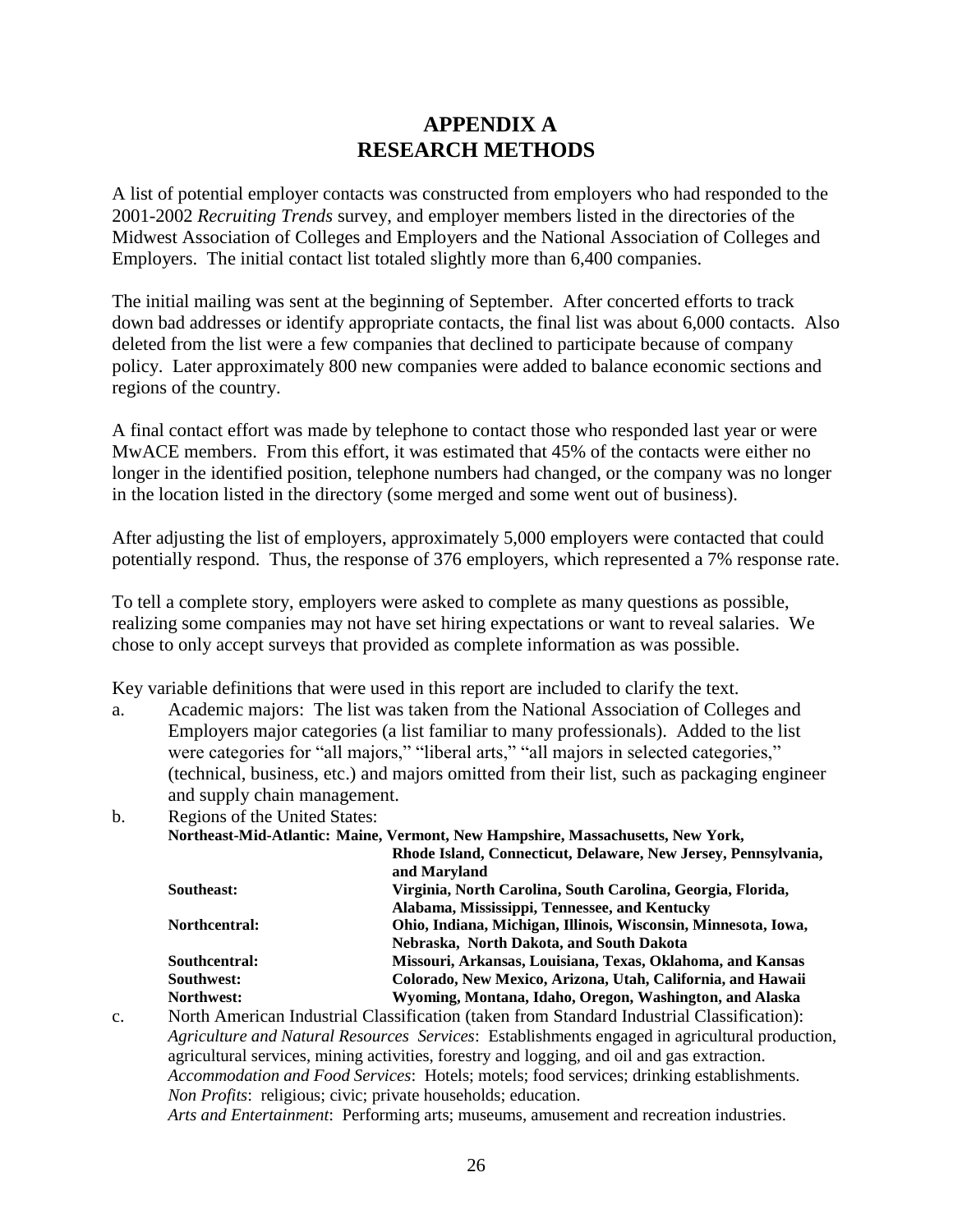*Construction*: Includes contractors and operative builders engaged in construction of residential, industrial, and commercial buildings; heavy construction, such as highways, bridges, etc. are also included; special trade contractors and service providers associated with construction.

*Health Care*: Hospitals; ambulatory care services; nursing and residential care facilities; social assistance.

*Information*: Publishing industry; broadcasting and telecommunication; motion pictures and sound recording; information services and data processing services.

*Management of Companies*: Administrative and support services; waste management; travel services; investigation and security services; services to buildings/dwellings.

*Manufacturing*: Establishments engaged in the mechanical or chemical transformation of materials or substances into new products; also include assembling of component parts and blending of materials.

*Transportation and Warehousing*: All types of transportation services (air, rail, water, and truck), includes support services for transportation; couriers and messengers; storage services.

*Wholesale Trade*: Establishments engaged in selling merchandise to retailers, other wholesalers, or business/industrial users.

*Retail Trade*: Establishments engaged in selling merchandise for personal or household consumption and rendering services incidental to the sale of the goods.

*Finance*: Establishments operating primarily in the fields of finance, insurance, and real estate. *Professional Services, Scientific and Technical Services*: Provide services to businesses and individuals including legal, accounting, architectural, engineering, design (computer systems and specialized), management consultants; marketing research, including public opinion polls; environmental consulting; scientific research; advertising.

*Government*: Includes activities of federal, state, and local governments, including research by public agencies (space).

*Utilities*: Electric power generation; national gas distribution.

d. Company size. Respondents were asked to provide the size of the unit that they recruited. The range was reduced to four groups with each group containing approximately 25% of the sample.

All the analyses were conducted using the SPSS statistical package. Access to the data can be requested from the Director of Research, Dr. Phil Gardner.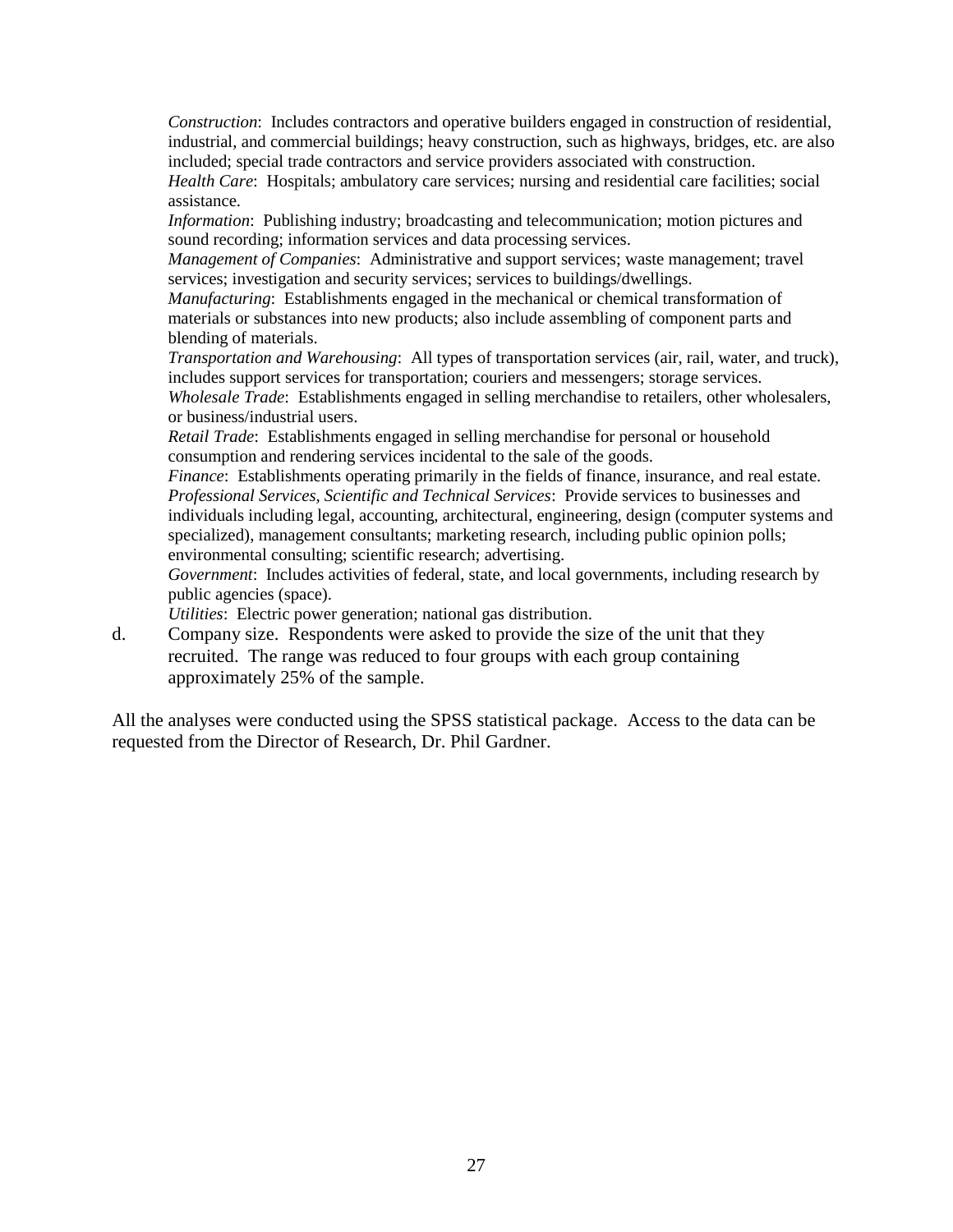# **APPENDIX B EMPLOYER PROFILE**

The characteristics of the 376 responding establishments to this study are provided in this appendix. These employers have a definite Midwest, manufacturing, slant though every section of the country and major industrial sector are represented in the set of responses.

Respondents' Gender: 55% female, 45% male

Location (mailing state) or organization by region:

| Northeast-Mid-Atlantic: | Maine, Vermont, New Hampshire, Massachusetts, New York,<br>Rhode Island, Connecticut, Delaware, New Jersey, |  |
|-------------------------|-------------------------------------------------------------------------------------------------------------|--|
|                         |                                                                                                             |  |
|                         | Pennsylvania, and Maryland                                                                                  |  |
| Southeast:              | Virginia, North Carolina, South Carolina, Georgia, Florida,                                                 |  |
|                         | Alabama, Mississippi, Tennessee, and Kentucky                                                               |  |
| Northcentral:           | Ohio, Indiana, Michigan, Illinois, Wisconsin, Minnesota, Iowa,                                              |  |
|                         | Nebraska, North Dakota, and South Dakota                                                                    |  |
| Southcentral:           | Missouri, Arkansas, Louisiana, Texas, Oklahoma, and Kansas                                                  |  |
| Southwest:              | Colorado, New Mexico, Arizona, Utah, California, and Hawaii                                                 |  |
| Northwest:              | Wyoming, Montana, Idaho, Oregon, Washington, and Alaska                                                     |  |

Size of Parent Organization (number of employees) that has been grouped into five categories:

| Organizational Size | n   | %  |
|---------------------|-----|----|
| $<$ 60              | 103 | 28 |
| 61-300              | 88  | 24 |
| $301 - 1,600$       | 89  | 24 |
| >1,601              | QΔ  | 23 |

Industrial Sector: For each respondent their major North American Industrial classifications (NAIC) code which, reflected their organizations' products and services was used to assign to industrial sector. Only the first three numerals were utilized. Some companies have more than one NAIC code. This year we chose to only assign the primary or major NAIC code. A computer manufacturer may build components (manufacturing) and sell computers (retail), for example. According to their responses, the group represented these industrial sectors:

| <b>Industrial Sector</b>         | n   | $\frac{0}{0}$ |
|----------------------------------|-----|---------------|
| <b>Public Utilities</b>          | 10  | 3             |
| Construction                     | 14  | 4             |
| Manufacturing                    | 121 | 32            |
| Wholesale                        | 7   |               |
| Retail                           | 12  | 3             |
| Transportation                   | 3   |               |
| Information                      | 24  | 6             |
| Finance, Insurance               | 27  |               |
| <b>Professional Services</b>     | 82  | 22            |
| <b>Business Support Services</b> | 10  | 3             |
| Health                           | 11  | 3             |
| Non Profits                      | 7   | 2             |
| Food & Lodging                   | 27  |               |
| Government                       | 19  |               |
|                                  |     |               |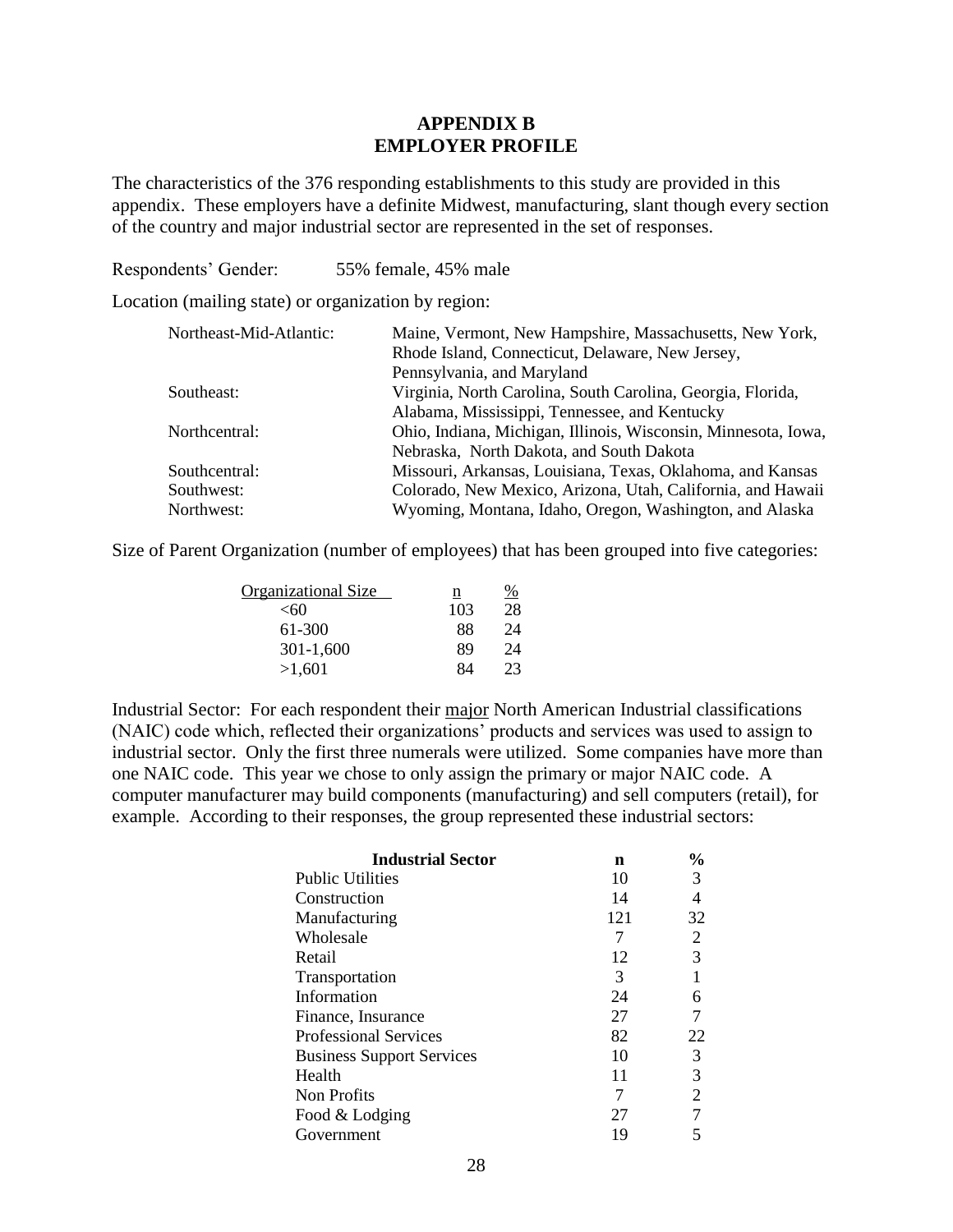Recruiting Territory: Respondents were asked which areas of the United States that their organizations recruited candidates. They were allowed to check all the areas that applied.

| <b>Recruiting Areas</b>     | $\underline{n}$ | %              |
|-----------------------------|-----------------|----------------|
| International               | 30              | 8              |
| <b>Entire United States</b> | 66              | 18             |
| Northeast                   | 27              | 7              |
| Mid Atlantic                | 28              | 8              |
| Southeast                   | 23              | 6              |
| <b>Great Lakes</b>          | 103             | 28             |
| <b>Upper Plains</b>         | 15              | 4              |
| Northwest                   | 16              | $\overline{4}$ |
| Southwest                   | 23              | 6              |
|                             |                 |                |

Techniques and Strategies Used to Recruit College Graduates. Each respondent was asked to check the strategies that their organization used to find qualified college candidates for employment. The following list provides the percentage that utilized the strategy. Employers use a variety of techniques to identify candidates – the most common being "on-campus recruiting."

| <b>Recruiting Technique/Strategy</b> | n   | %  |
|--------------------------------------|-----|----|
| On-campus recruiting                 | 151 | 41 |
| Organizational web/Internet postings | 156 | 43 |
| Resume referral by college           | 121 | 33 |
| Job fairs                            | 151 | 41 |
| Job listing service (Web)            | 91  | 25 |
| Ads in papers, professional journals | 110 | 30 |
| Co-op/internship program             | 124 | 34 |
| External staffing prof./consultants  | 38  | 10 |
| Local/regular Internet job boards    | 65  | 18 |
| Others (referrals from staff)        | 32  | 9  |

Then they were asked to select only their top three strategies used in recruiting. Accordingly 54% indicated that their primary strategy was on-campus recruiting, followed by job fairs and web postings. The other strategies were not as widely used. For those companies with co-op programs, these programs serve as an important source for hiring.

| Primary Strategy                     | $\underline{n}$ | $\frac{\%}{\%}$ |
|--------------------------------------|-----------------|-----------------|
| On-campus recruiting                 | 214             | 22              |
| Job fairs                            | 165             | 17              |
| Organization's Web/Internet posting  | 153             | 17              |
| Co-op/internship program             | 128             | 13              |
| Ads in papers, professional journals | 106             | 11              |
| Resume referrals                     | 89              | 9               |
| Job listing service (Web)            | 63              | 6               |
| Local Internet boards                | 46              | 5               |
| External staffing prof./consultants  | 36              | 4               |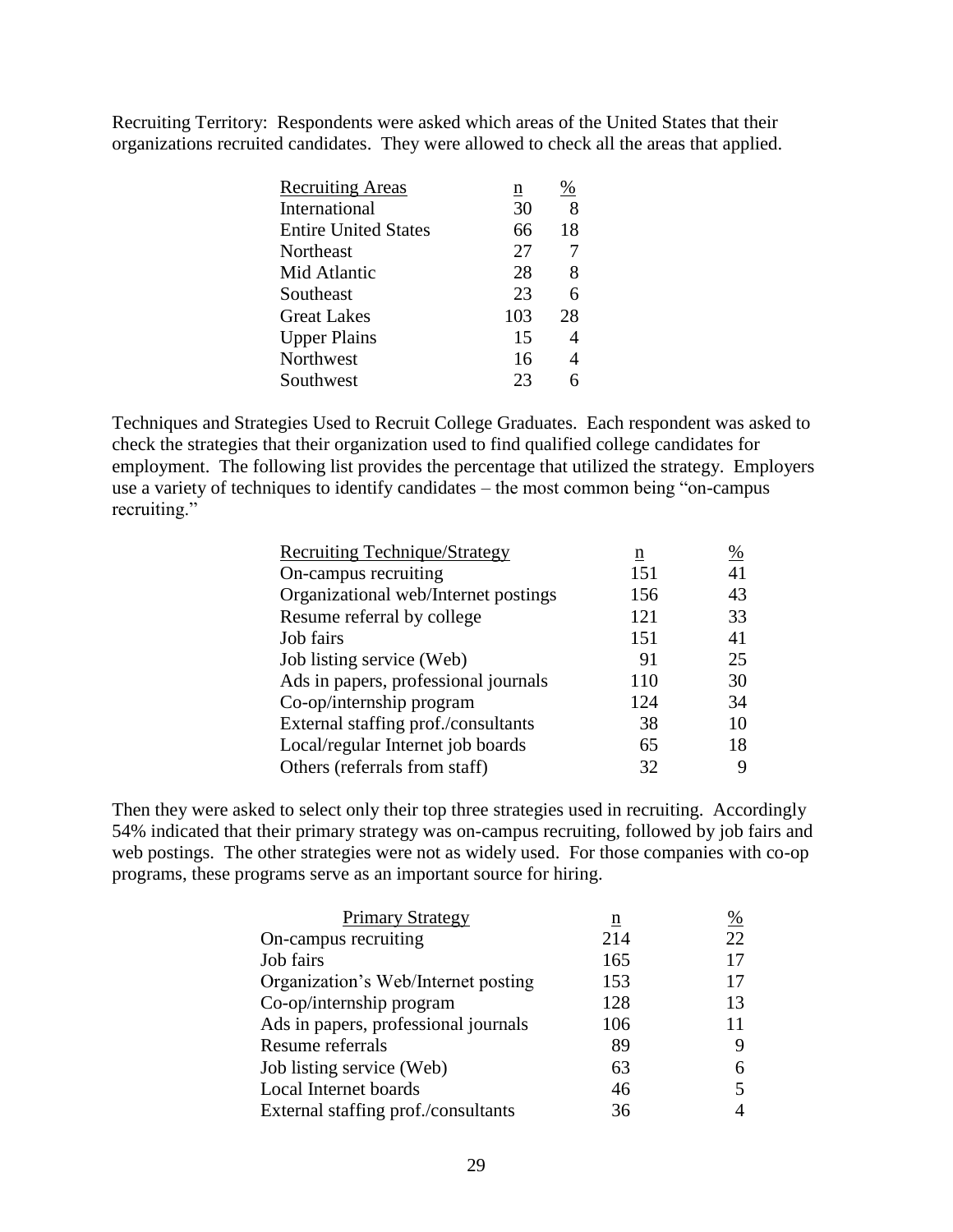Majors Sought: Respondents could identify the top five academic majors they were seeking in 2001-02 (100 respondents selected 5 majors). Employers identified majors, including all majors, all business majors, all technical majors, and all liberal arts. These are the top listed majors.

| <b>Major Sought</b>     | n  | % of Total |
|-------------------------|----|------------|
| Mechanical              | 82 |            |
| Electrical              | 81 |            |
| <b>Computer Science</b> | 67 | h          |
| Accounting              | 47 |            |
| <b>All Business</b>     | 70 | 6          |
| Marketing               | 46 |            |

| <b>Majors by College</b>             | n   | % of Total |
|--------------------------------------|-----|------------|
| <b>Ag/Nat Resources/Construction</b> | 23  |            |
| <b>Business</b>                      | 344 | 32         |
| Communications                       | 42  | 4          |
| Engineering                          | 344 | 32         |
| <b>Computer Science</b>              | 137 | 13         |
| Social Science                       | 16  |            |
| <b>Natural Science</b>               | 67  | 6          |
| Arts & Humanities/Liberal Arts       | 28  | 3          |
| Human Ecology                        | 10  |            |
| <b>Allied Health</b>                 | 31  | 3          |
| All Majors                           | 28  |            |

\*Biggest loss was in computer science and business; if aggregate arts & humanities/liberal arts/social science about the same as last year.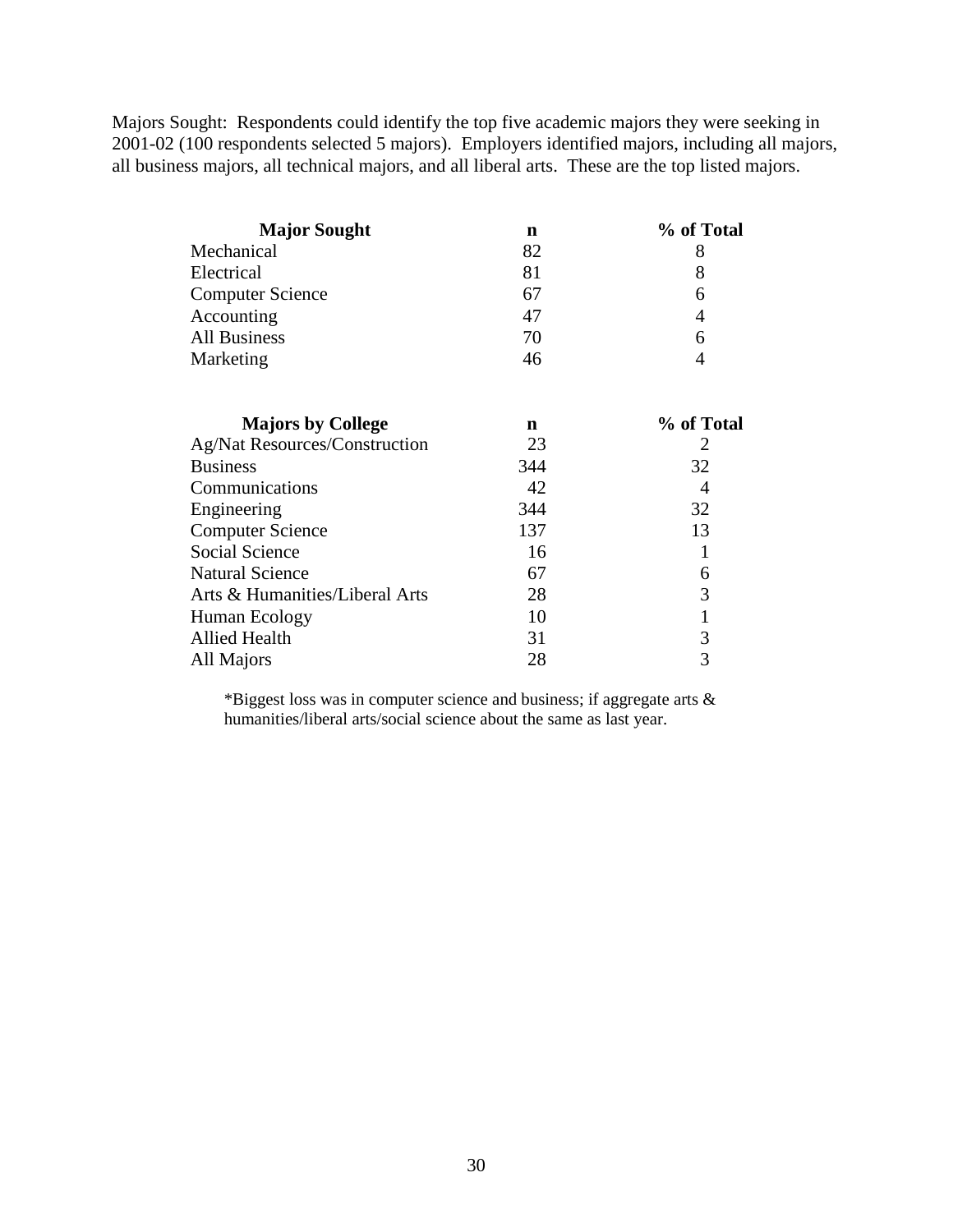# **APPENDIX C-1**

# **These average salaries by major serve as benchmarks for comparing the bachelor salary ranges respondents from this study expect to offer this year.**

#### **Average Salary Bachelor Degree Only Benchmarks: NACE and MSU**

| <b>Academic Majors</b>                | NACE <sup>1</sup>      | MSU <sup>1</sup>    |  |
|---------------------------------------|------------------------|---------------------|--|
|                                       | $2002$ Salaries $(\$)$ | 2002 Estimates (\$) |  |
| Accounting                            | 39,494                 | 38,600              |  |
| <b>Business Administration</b>        | 36,378                 | 38,100              |  |
| Finance                               | 39,961                 | 42,000              |  |
| Marketing                             | 33,690                 | 36,900              |  |
| Hospitality                           | 28,753                 | 30,100              |  |
| <b>Human Resources</b>                | 33,844                 | 36,900              |  |
| Logistics/Supply Chain Mgt.           | 39,521                 | 42,800              |  |
| Merchandising                         | $---$                  | 33,900              |  |
| Advertising                           | 31,158                 | 33,000              |  |
| Communications                        | 30,451                 | 33,800              |  |
| <b>Chemical Engineering</b>           | 51,137                 | 49,700              |  |
| Civil Engineering                     | 41,193                 | 38,700              |  |
| <b>Computer Engineering</b>           | 51,135                 | 48,900              |  |
| <b>Electrical Engineering</b>         | 40,391                 | 50,200              |  |
| <b>Industrial Engineering</b>         | 46,755                 | ---                 |  |
| Mechanical Engineering                | 48,282                 | 49,800              |  |
| <b>Engineering Technology</b>         | 45,458                 | $---$               |  |
| Packaging                             | $---$                  | 45,000              |  |
| <b>Computer Science</b>               | 49,413                 | 47,600              |  |
| <b>Information Sciences</b>           | 41,375                 |                     |  |
| <b>Management Information Systems</b> | 42,524                 | $---$               |  |
| Construction                          | 41,506                 | 50,400              |  |
| Mathematics                           | 41,543                 | 38,000              |  |
| Chemistry                             | 34,566                 | 42,500              |  |
| <b>Biological Sciences</b>            | 29,554                 | $---$               |  |
| <b>Political Science</b>              | 28,546                 | 29,100              |  |
| Psychology                            | 26,738                 | 32,100              |  |
| Journalism                            | 27,811                 | 23,600              |  |
| Telecommunications                    | $---$                  | 39,800              |  |
| <b>Criminal Justice</b>               | 27,594                 | 38,900              |  |
| <b>Public Relations</b>               | 28,742                 | $---$               |  |

<sup>1</sup>Taken from National Association of Colleges and Employers.Salary Survey: A study of 2001-02 beginning offers. Vol. 41(4). Bethlehem, PA 18017 and Career Services and Placement. The Salary Report for 2001-02 Graduates: An Interim Report. November, 2002. Michigan State University, E Lansing MI 48824. Averages have been rounded for convenience.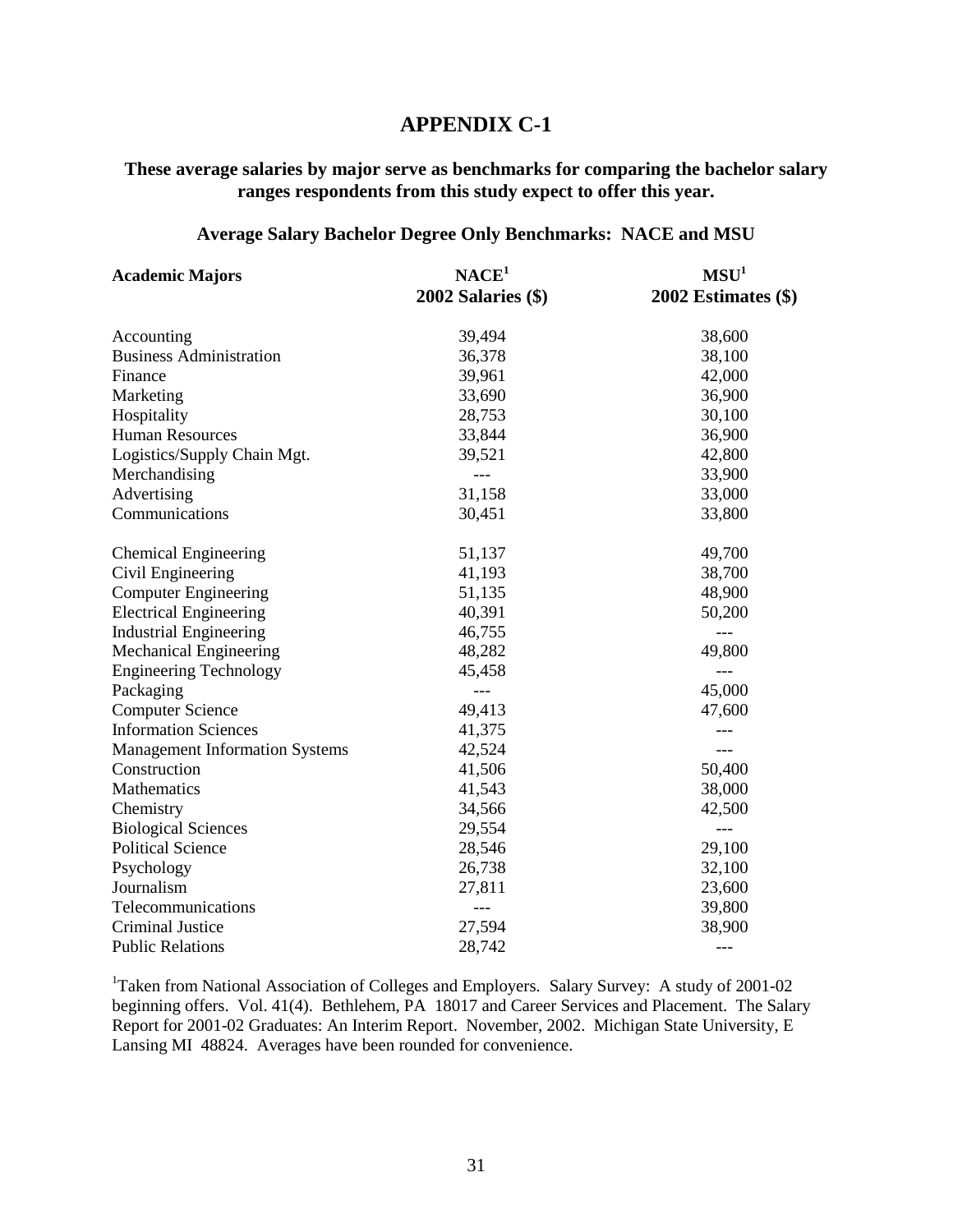# **APPENDIX C-2**

| <b>Major</b>                 | <b>Expected Salary Range for</b><br>2001-2002 (reported last year) | <b>Actual Starting Range Reported</b><br>(reported this year) |
|------------------------------|--------------------------------------------------------------------|---------------------------------------------------------------|
| <b>Construction</b>          |                                                                    |                                                               |
| <b>BA</b>                    | 41,300-42,700                                                      | 37,900-39,900                                                 |
| <b>Manufacturing</b>         |                                                                    |                                                               |
| <b>BA</b>                    | 42,300-45,800                                                      | 41,800-45,600                                                 |
| <b>MA</b>                    | 55,100-61,000                                                      | 55,100-60,100                                                 |
| PhD                          | 66,700-72,000                                                      | 69,700-75,000                                                 |
| <b>Wholesale Trade</b>       |                                                                    |                                                               |
| <b>BA</b>                    | 35,600-38,200                                                      | 35,000-37,500                                                 |
| <b>Retail</b>                |                                                                    |                                                               |
| <b>BA</b>                    | 34,400-38,600                                                      | 36,200-37,700                                                 |
| <b>MA</b>                    | 39,800-46,000                                                      | 48,800-53,000                                                 |
| PhD                          | 69,700-77,700                                                      |                                                               |
| <b>Transportation</b>        |                                                                    |                                                               |
| <b>BA</b>                    | 31,200-37,700                                                      | 39,400-42,600                                                 |
| <b>Information</b>           |                                                                    |                                                               |
| <b>BA</b>                    | 36,400-39,300                                                      | 41,500-45,700                                                 |
| <b>MA</b>                    | 46,800-50,600                                                      | 54,200-64,600                                                 |
| <b>Finance/Insurance</b>     |                                                                    |                                                               |
| <b>BA</b>                    | 36,400-39,400                                                      | 34,000-36,800                                                 |
| <b>MA</b>                    | 47,700-49,200                                                      | 40,500-48,500                                                 |
| <b>Professional Services</b> |                                                                    |                                                               |
| <b>BA</b>                    | 40,500-44,900                                                      | 38,300-41,800                                                 |
| <b>MA</b>                    | 47,400-52,400                                                      | 47,100-52,800                                                 |
| PhD                          | 53,200-63,800                                                      | 63,800-65,000                                                 |
| <b>Health</b>                |                                                                    |                                                               |
| <b>BA</b>                    |                                                                    |                                                               |
| <b>Food/Lodging</b>          |                                                                    |                                                               |
| <b>BA</b>                    | 30,300-36,900                                                      | 30,000-37,100                                                 |
| <b>Public Admin.</b>         |                                                                    |                                                               |
| <b>BA</b>                    | 34,700-38,400                                                      | 35,000-41,000                                                 |
| <b>MA</b>                    | 47,300                                                             | 43,600-52,600                                                 |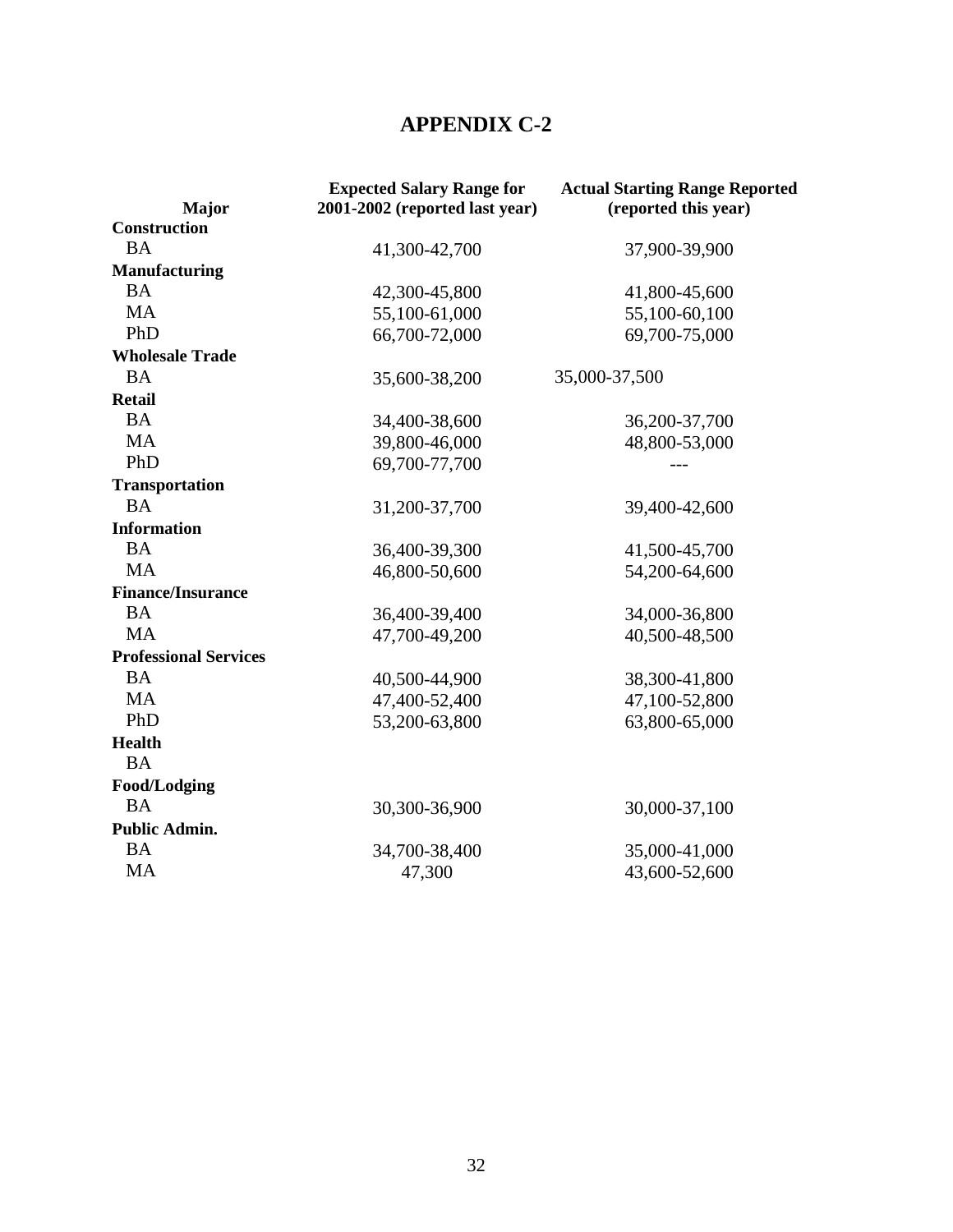# **APPENDIX D**

# **Additional Data Tables and Figures**

# **Hiring Patterns for Firms of Various Sizes by Degree Level**

| <b>Firm Size</b> |           | <b>Average Hires Made</b> Average Hires Expected | <b>Expected Change</b> |
|------------------|-----------|--------------------------------------------------|------------------------|
|                  | 2001-02   | 2002-03                                          | $(\%)$                 |
| All graduates    |           |                                                  |                        |
| < 60             | 14(80)    | 14.6(80)                                         | $+4$                   |
| 61-300           | 15.5(77)  | 17.7(77)                                         | $+14$                  |
| $301-1,600$      | 22.9(76)  | 23.6(76)                                         | $+3$                   |
| >1,600           | 93.7 (72) | 87.7 (72)                                        | $-6$                   |
| Associates       |           |                                                  |                        |
| $<$ 60           | 2.2(16)   | 1.5(16)                                          | $-32$                  |
| 61-300           | 7.5(22)   | 8.2(22)                                          | $+9$                   |
| $301 - 1,600$    | 7(16)     | 7.1(16)                                          | $+1$                   |
| >1,600           | 29.4(15)  | 22.5(15)                                         | $-23$                  |
| <b>Bachelors</b> |           |                                                  |                        |
| < 60             | 12.7(72)  | 14.2(73)                                         | $+12$                  |
| 61-300           | 12(76)    | 14(76)                                           | $+17$                  |
| $301-1,600$      | 19.2(72)  | 18.5(72)                                         | $-4$                   |
| >1,600           | 74.4 (70) | 71 (70)                                          | $-5$                   |
| <b>Masters</b>   |           |                                                  |                        |
| < 60             | 4.8(26)   | 6(26)                                            | $+25$                  |
| 61-300           | 3.8(28)   | 3.6(28)                                          | $-5$                   |
| $301 - 1,600$    | 5.4 (34)  | 4.3(34)                                          | $-17$                  |
| >1,600           | 20(43)    | 19.3(43)                                         | $-3$                   |
| PhD              |           |                                                  |                        |
| < 60             | 2.6(14)   | 2.7(14)                                          | $+4$                   |
| 61-300           | 2.5(4)    | 1.5(4)                                           | $-40$                  |
| $301 - 1,600$    | 9.8(6)    | 10.5(6)                                          | $+7$                   |
| >1,600           | 6.5(20)   | 5.9(20)                                          | $-9$                   |
|                  |           |                                                  |                        |

( ) Number of respondents reporting a figure.